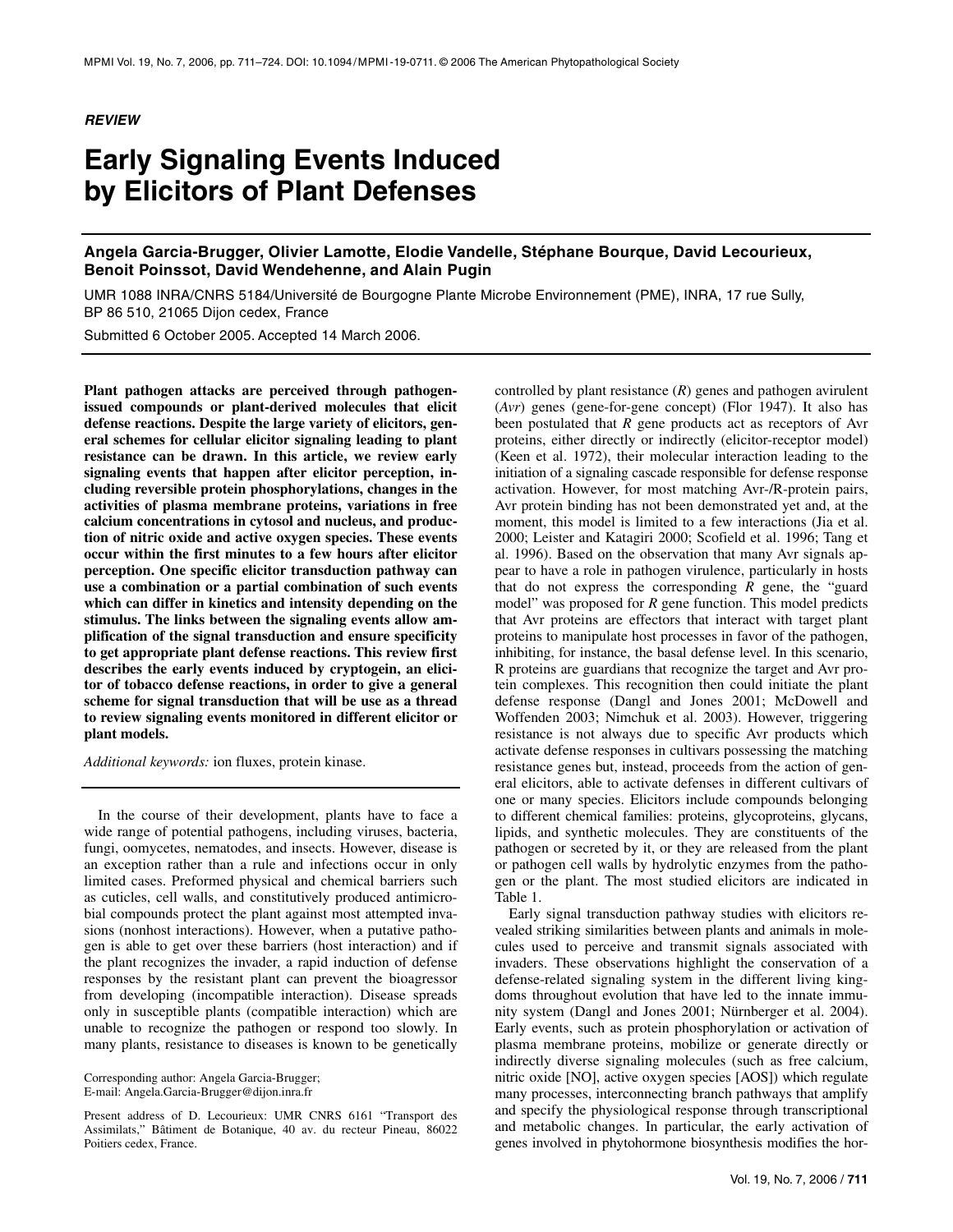monal balance, leading to the appropriate transcriptome changes. Studies with different plant–pathogen systems have shown that plants can activate distinct defense pathways involving different regulators, depending on the types of parasites (Ton et al. 2002). The ethylene- (ET) and jasmonic acid (JA)-dependent defense responses seem to be activated by necrotrophic pathogens, whereas the salicylic acid (SA)-dependent response is triggered by biotrophic pathogens (Thomma et al. 2001). Some studies indicate that ET or JA and SA responses inhibit each other, suggesting that crosstalk between the pathways exist, enabling the plant to adapt the response depending on the types of pathogen (Reymond and Farmer 1998; Spoel et al. 2003). Genetic studies in *Arabidopsis* have made it possible to identify numerous genes involved in both pathways and how they may be interconnected (Lorrain et al. 2003). At the end, microbe- or elicitor-induced signal transduction pathways lead to i) the reinforcement of cell walls; ii) the production of antimicrobial metabolites (phytoalexins), pathogenesis-related (PR) proteins and enzymes of oxidative stress protection; iii) lignification; and, often, iv) the hypersensitive response (HR), a form of programmed host cell death at the infection site associated with limited pathogen development (Lorrain et al. 2003). These defense responses might trigger in the whole plant a long-lasting systemic acquired resistance (SAR), which is dependent on SA and effective against a large spectrum of pathogens (Ricci 1997).

The present review focuses on early molecular events that have been identified after elicitor or pathogen recognition, recognition being covered in recent reviews (Nürnberger et al. 2004). This first set of reactions leads to a complex change in gene expression, enzymatic activity, and metabolic modifications; the latter modifications are not described here. Early signaling events induced by the oomycete elicitor cryptogein in tobacco cells is presented before discussing and detailing the major early signaling events and their occurrence in different models.

# **Signaling pathway triggered by the elicitor cryptogein in tobacco cells.**

Cryptogein is a 10-kDa protein secreted by *Phytophthora cryptogea*; it induces HR and SAR in tobacco plants (Ricci 1997). Early signaling events were mostly deciphered using tobacco cell suspensions (Fig. 1); however, numerous effects, including NO production, mitogen-activated protein kinase (MAPK) activation, cell death, and gene expression, were confirmed in whole plants. Cryptogein binding studies and crosslinking experiments to a potential receptor were performed on tobacco plasma membrane preparations; the characterized binding site is a glycosylated heterodimer protein (Bourque et al. 1999). The perception step is followed by activation of protein kinases (PK) or inhibition of protein phosphatases (PP) that, in turn, trigger the  $Ca^{2+}$  influx (Lecourieux-Ouaked et al. 2000). Within the first 5 min, nearly 20 phosphoproteins showed an increase in phosphorylation status, as visualized by two-dimensional electrophoresis analysis of in vivo-labeled proteins (Lecourieux-Ouaked et al. 2000). Extracellular Ca<sup>2+</sup> influx, depending on PK activation, triggers AOS production (Tavernier et al. 1995), MAPK activation (Lebrun-Garcia et al. 1998), PK activation upstream of the NO production (Lamotte et al. 2004), anion effluxes and plasma membrane depolarization (Pugin et al. 1997; Wendehenne et al. 2002), glucose (Glc) import inhibition (Bourque et al. 2002), microtubule depolymerization (Binet et al. 2001), and may lead to the H<sup>+</sup>-ATPase inhibition. These events can all be monitored within the first hour. MAPK activation is independent of AOS and NO production (Lamotte et al. 2004; Lebrun-Garcia et al. 1998) and anion effluxes (Wendehenne et al. 2002). Superoxide ions are generated by the NADPH oxidase NtRbohD (Simon-Plas et al. 2002), which requires NADPH provided by the pentose phosphate pathway (Pugin et al. 1997). The NADPH conversion contributes to the cytoplasmic pH acidification (Pugin et al. 1997).  $O_2^-$  is converted by superoxide dismutase (SOD) into  $H_2O_2$ , which induces a subsequent extracellular  $Ca^{2+}$  influx and a rise in  $[Ca^{2+}]<sub>cyt</sub>$  and  $[Ca^{2+}]<sub>nuc</sub>$  (Lecourieux et al. 2002, 2005). The  $[Ca^{2+}]_{\text{cyt}}$  rise is also due to release from internal  $Ca^{2+}$  pools through IP<sub>3</sub>- and cADPR-regulated  $Ca^{2+}$  channels (Lamotte et al. 2004; Lecourieux et al. 2002), whereas the  $[Ca^{2+}]_{\text{nuc}}$  depends on IP<sub>3</sub>-dependent calcium channels and is not due to calcium diffusion from the cytosol (Lecourieux et al. 2005). cADPR could be produced in response to NO (Durner et al. 1998; Lamotte et al. 2004). Anion effluxes may participate in i) the plasma membrane depolarization (Pugin et al. 1997), which is responsible for the amino acid import inhibition (Valine [Val] was used as a marker) and the  $K^+$  efflux (Bourque et al. 2002; Pugin et al. 1997) and ii) the activation of the NADPH oxidase and cell death (Wendehenne et al. 2002). Protein phosphorylation, the first identified event in the cryptogein signal transduction pathway, also happens throughout the cryptogein signal transduction pathway. Although a few PKs have been identified, among them the SIPK and WIPK MAPKs (Lebrun-Garcia et al. 1998; Zhang et al. 1998), there is much evidence for cytoplasmic and nuclear  $Ca^{2+}$ dependent PK activation as well as for  $Ca<sup>2+</sup>$ -independent phosphorylations (Lecourieux-Ouaked et al. 2000; our *unpublished results*). Cell death and gene expression are under control of the boxed signaling events presented in Figure 1 (Binet et al. 2001; Lamotte et al. 2004; Rustérucci et al. 1999; Wendehenne et al. 2002; Zhang et al. 1998). The study of cryptogein's effect in tobacco revealed that many steps are controlled by a primary calcium influx; later, AOS and NO productions induce a calcium release from internal pools that will prime other signaling events. Many components of the transduction pathway

**Table 1.** Selection of general or specific elicitors described in plant defense reactions

| <b>Elicitors</b>       | Origin                                                                                            | Host                 | <b>References</b>       |
|------------------------|---------------------------------------------------------------------------------------------------|----------------------|-------------------------|
| Oligogalacturonides    | Pectic fragments from plant cell wall                                                             | General              | D'Ovidio et al. 2004    |
| Chitosan               | Chitin fragments from fungus cell wall                                                            | General              | Rabea et al. 2003       |
| $\beta$ -Heptaglucosan | Component of the mycelia cell walls of <i>Phytophthora megasperma</i> and<br>other oomycetes      | Soybean              | Ebel 1998               |
| Lipopolysaccharides    | Gram-negative bacteria                                                                            | General              | Scheidle et al. 2005    |
| Elicitins (cryptogein) | Proteins from oomycetes (from <i>Phytophthora cryptogea</i> )                                     | Nicotianae           | <b>Ricci 1997</b>       |
| Avr2, Avr4, Avr5, Avr9 | Products of the corresponding avr genes of Cladosporium fulvum                                    | Tomato race specific | Joosten and de Wit 1999 |
| $Pep-13$               | Oligopeptide of 13 amino acids within a 42-kDa transglutaminase secreted<br>by Phytophthora sojae | Parsley              | Brunner et al. 2002     |
| Fig22                  | 22-amino acid N-terminal fragment of bacterial flagellin                                          | General              | Zipfel et al. 2004      |
| Xylanase               | Trichoderma spp.                                                                                  | General              | Enkerli et al. 1999     |
| BcPG1                  | Endopolygalacturonase from Botrytis cinerea                                                       | Grapevine            | Poinssot et al. 2003    |
| AvrPto                 | Pseudomonas syringae py. tomato                                                                   | Tomato race specific | Scofield et al. 1996    |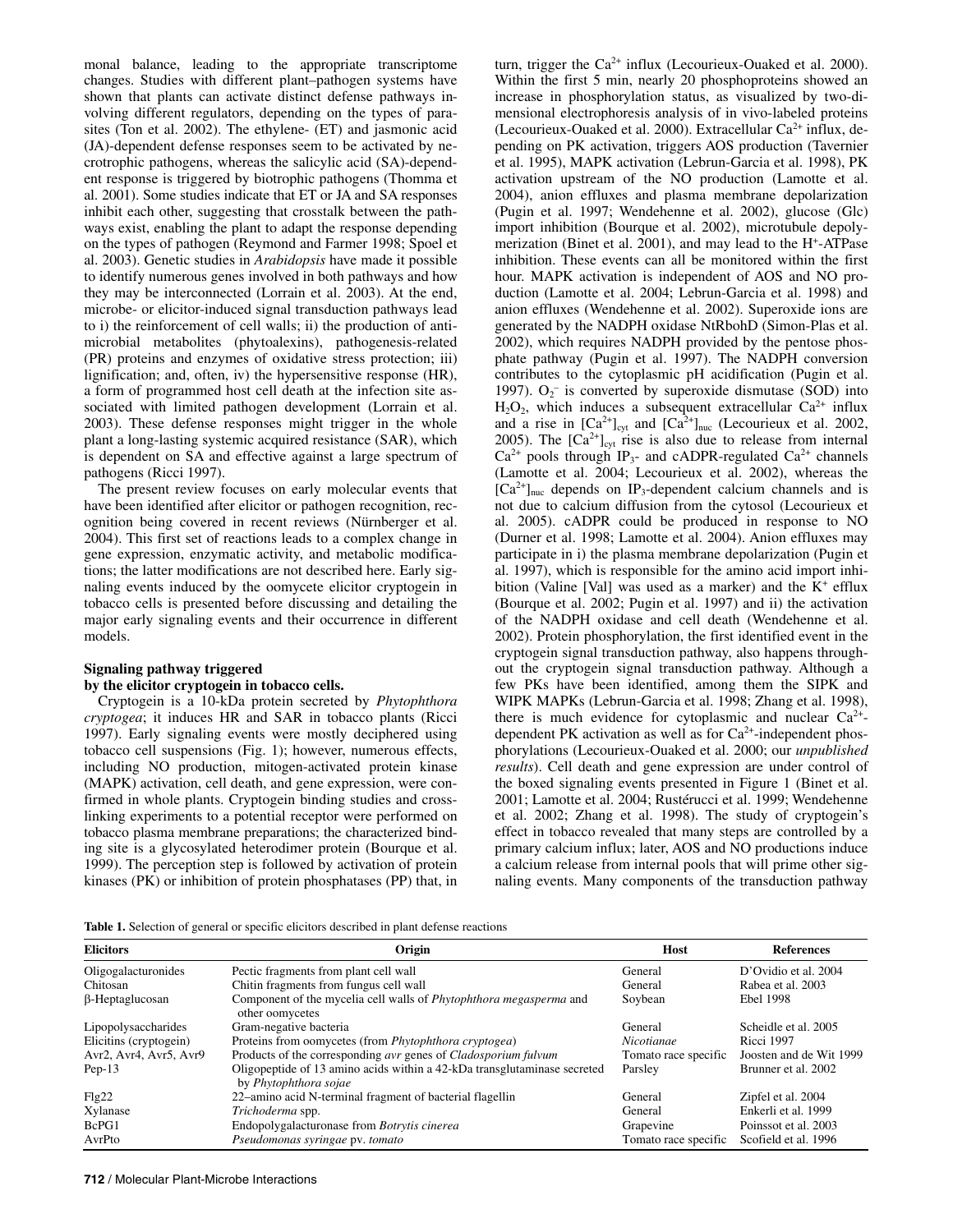are still unknown. For that reason, it is interesting to review the signaling events induced with different elicitors to determine the common and unique steps in each pathway.

## **PKs and phosphorylated proteins involved in plant defense reactions.**

The major routes of signaling pathways in plant cells follow processes similar to those described in other living kingdoms, though with some differences. For example, calmodulin (CaM)-like domain protein kinases (CDPK) form a large family of PKs sensing  $Ca^{2+}$  in plants due to their carboxy-terminal CaM-like sequences. CDPKs are not found in animals, whereas CaM-dependent protein kinases (CaMKs) and protein kinase C are under-represented or missing in plants (Hrabak et al. 2003). Five plant PK classes have been defined with several subclasses (PlantsP: Functional Genomics of Plant Phosphorylation website). Many reports implicate PKs in plant defense reactions; most of them belong to the CDPK and MAPK families.

After elicitor perception, PK activation may be the earliest induced event; this should be the case for those elicitors which are readily recognized by proteins such as receptor-like kinases (RLKs), which are cytoplasmic or plasma membrane localized. For example, flagellin, a bacterial elicitor, interacts with an *Arabidopsis* RLK named flagellin-sensing locus 2 (FLS2), a transmembrane protein with a functional intracellular PK domain and an extracellular leucine-rich repeat domain (Gomez-Gomez and Boller 2000). The flagellin signal is further transduced into the intracellular space by activation of a MAPK cascade, typically formed by at least three interlinked PKs: the MAPKKK or MEKK, MAPKK or MEK, and MAPK. The activation of the MAPK cascade induced by flagellin involves MEKK1, MKK4/MKK5, and two MAPKs, MPK3 and MPK6 (Asai et al. 2002). Xa21 also belongs to the same receptor class as FLS2; it mediates race-specific resistance of rice to *Xanthomonas oryzae* pv. *oryzae*. Biochemical analysis of its PK domain showed autophosphorylation of 27 phosphopeptides obtained after trypsin digestion of the labeled PK domain (Liu et al. 2002). Signaling elements downstream of Xa21 presently are not known. The *Pseudomonas syringae*  pv. *tomato* AvrPto elicitor (Table 1) is recognized by the cytoplasmic receptor kinase Pto (Scofield et al. 1996; Tang et al. 1996) which, in turn, interacts with several proteins, including the Pti1 PK and numerous transcription factors, Pti4, Pti5, and Pti6, among which Pti4 is directly phosphorylated by Pto (Gu et al. 2000). Also characterized downstream of the AvrPto–Pto interaction, a complete potential MAPK cascade has been proposed based on biochemical evidence linking several members of the MAPK module, comprising two tomato MAPKs, LeMPK2 and LeMPK3; two MAPKKs, LeMKK2/LeMKK4; and a MAPKKK, LeMAPKKKα, (Pedley and Martin 2004). Recently, the *Avr9/Cf9-induced kinase 1* (*ACIK1*) gene has been identified among a collection of rapidly elicited tobacco genes. Database searches have revealed that its kinase domain is homologous to those of the RLKs. Virus-induced gene si-



**Fig. 1.** Schematic representation of cryptogein-induced signal transduction.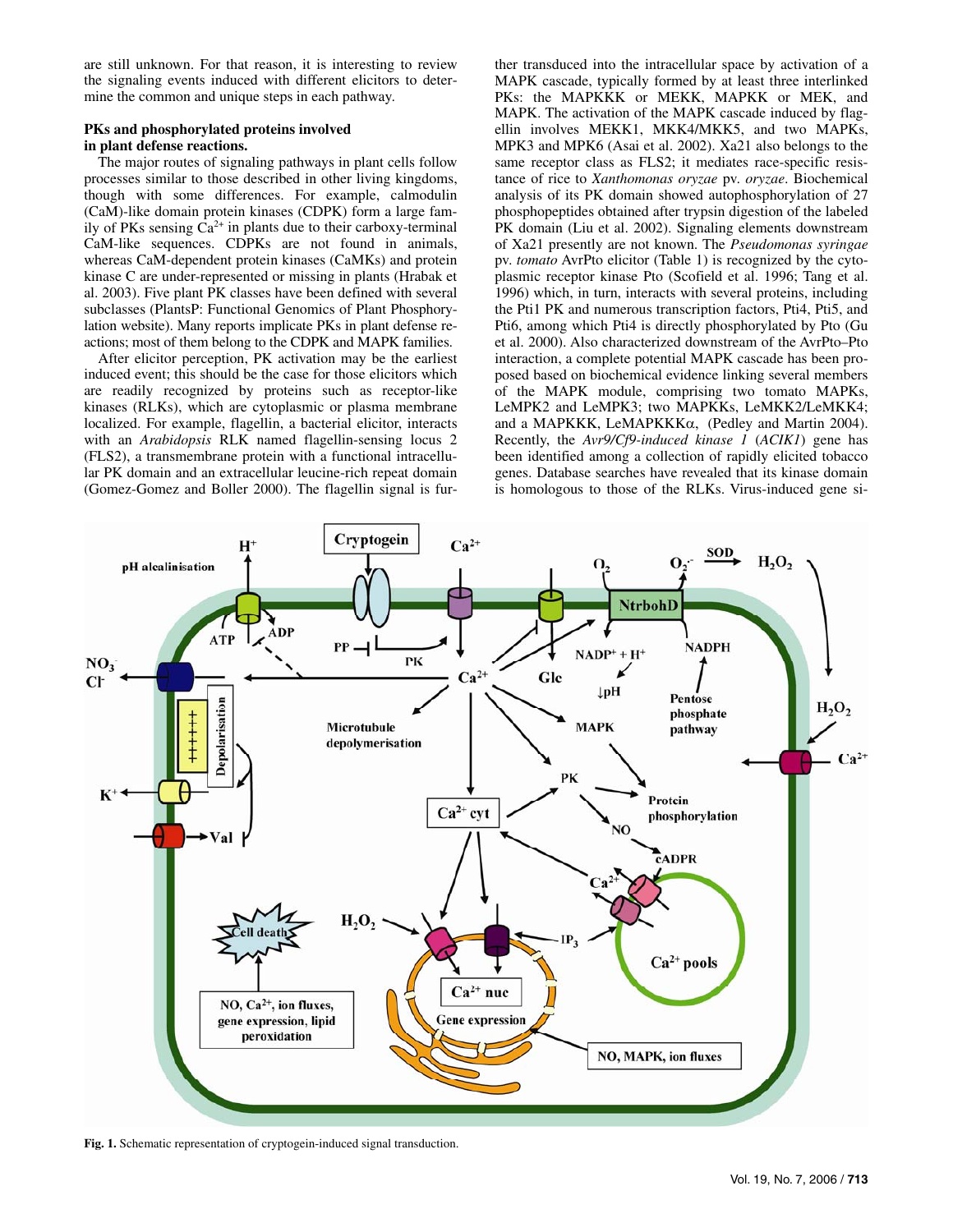lencing (VIGS) of *ACIK1* resulted in the reduction of the HR mediated by Avr9 and Avr4 elicitors in *N. benthamiana* plants carrying the *Cf9* and *Cf4* resistance genes, respectively, but had no effect on other resistance/Avr systems such as Pto/AvrPto, RX/*Potato virus* X, and N*/Tobacco mosaic virus (*Rowland et al. 2005).

*Relationships between PKs and calcium signaling.* Elicitor perception often is followed rapidly by a  $Ca<sup>2+</sup>$  influx and intracellular  $Ca^{2+}$  signals, such as those generated by the cryptogein elicitor in tobacco cells (Fig. 1) (Kadota et al. 2004; Lecourieux et al. 2002; Tavernier et al. 1995). These signals, in turn, could activate CDPKs. Indeed, it has been shown that many in vivo protein phosphorylations depend on a calcium influx into tobacco cells treated with cryptogein (Lecourieux-Ouaked et al. 2000). Different CDPK transcripts accumulate in tobacco, maize, and tomato tissues upon pathogen infection (Chico et al. 2002; Murillo et al. 2001; Yoon et al. 1999). CDPK activities have been reported in transgenic tobacco expressing the *Cf9* resistance gene and challenged by the Avr9 elicitor; using PK inhibitors, the authors proposed that CDPKs act upstream of  $H_2O_2$  production or in an  $H_2O_2$ -independent signaling pathway (Romeis et al. 2000). Two tobacco CDPKs, NtCDPK3 and NtCDPK2, have been isolated; they are transcriptionally upregulated in response to elicitation and osmotic stresses. Silencing of the *NtCDPK2* gene compromises Avr9/Cf-9-mediated HR but, interestingly, did not modify the activity of two tobacco MAPKs, SIPK and WIPK, also induced by Avr9 (Romeis et al. 2001), indicating that the two MAPKs are not downstream of NtCDPK2. Another tobacco CDPK, NtCDPK1, is involved in response to wounding, phytohormone signaling, high salt, and fungal elicitor treatments (Yoon et al. 1999). In addition to the regulation of AOS production, CDPKs may be implicated in  $H^+$  fluxes induced by elicitors by regulating H+ -ATPase activities (Schaller and Oeckling 1999; Xing et al. 1996). Although both phenylalanine ammonia lyase (PAL) and NADPH oxidase have been reported as potential substrates for pathogen-induced CDPKs (Allwood et al. 2002; Xing et al. 2001), the identities of proteins phosphorylated by CDPKs during defense response remain largely unknown.

As shown before, plant defense reactions commonly are associated with MAPK modules. MAPKs are stimulated not only during defense reactions but also in response to many stresses such as wounding, salt, temperature, and oxidative stresses (Jonak et al. 2002). Direct connections between  $Ca^{2+}$ , CDPKs and MAPKs have not been established; however, MAPK activation is compromised when the extracellular calcium influx is blocked by  $Ca^{2+}$  channel blockers or  $Ca^{2+}$  chelators in tobacco cells treated with cryptogein (Fig. 1), in transgenic *Cf9* tobacco cells treated with the Avr9 elicitor, and in rice cells treated with *Trichoderma viride* xylanase (Kurusu et al. 2005; Lebrun-Garcia et al. 1998; Romeis et al. 1999). Interestingly, overexpression of the rice two-pore channel 1 (OsTPC1), a putative voltage-gated Ca2+-channel, is correlated with enhanced HR and activation of the rice MAPK OsMPK2 (Kurusu et al. 2005). Voltage pulse application or treatment with an elicitor preparation of *Fusarium oxysporum lycopersici* in tomato cells both induced MAPK activities dependent on calcium influx, but only voltage-induced MAPK activities were inhibited by nifedipine, a voltage-gated calcium channel inhibitor, suggesting that different subsets of MAPK are activated by voltage pulse and elicitors (Link et al. 2002). However,  $Ca^{2+}$  influx is not always a prerequisite for MAPK activation; tobacco cells exposed to the *Pseudomonas syringae* pv. *phaseolicola* harpin or grapevine cells elicited with the *Botrytis cinerea* endopolygalacturonase 1 (BcPG1) (Table 1) transduce the elicitor signal through MAPK activation independently of extracellular  $Ca^{2+}$ influx (Lee et al. 2001; Vandelle et al. 2006).

*Relationships between MAPK activation and AOS production.* Pharmacological inhibition of AOS production indicated that MAPK activation is independent of upstream AOS in different plant/elicitor systems; for example, tobacco cells/cryptogein, *Cf9* transgenic tobacco cells/Avr9, and parsley cells/ Pep13 (Lebrun-Garcia et al. 1998; Ligterink et al. 1997; Romeis et al. 1999). In tobacco or *Arabidopsis*, constitutive expression of the MAPKKs NtMEK2 and AtMEK4/5 induces H2O2 production (Ren et al. 2002). Alternatively, exogenous application of  $H_2O_2$  or NO in tobacco and *Arabidopsis* cells activates MAPKs (Clarke et al. 2000; Desikan et al. 2001a; Kumar and Klessig 2000); two MAPKKKs, *Arabidopsis* ANP1 and alfalfa OMTK1, also are activated by  $H_2O_2$  (Kovtun et al. 2000; Nakagami et al. 2004). In H<sub>2</sub>O<sub>2</sub>-treated *Arabidopsis* seedlings, a Ser/Thr PK, OXI1, is stimulated and required for full activation of AtMPK3 and AtMPK6 (Rentel et al. 2003). H2O2 also induces the expression of the *NDP kinase 2* gene in *Arabidopsis* plants; the protein NDPK2 interacts with two  $H_2O_2$ -activated MAPKs, AtMPK3/6, resulting in reduced AOS production via the transient expression of antioxidant and protective genes under the control of MAPKs (Moon et al. 2003). In conclusion, AOS production might not be necessary to activate MAPKs during elicitor treatments; however, because exogenous  $H_2O_2$  is able to activate MAPKs, AOS may participate in a positive MAPK activation feedback with the final outcome of either reducing or increasing AOS production (Moon et al. 2003; Ren et al. 2002). However, it remains to be demonstrated that exogenously applied  $H_2O_2$  or endogenous  $H<sub>2</sub>O<sub>2</sub>$  play equivalent roles, with the added difficulty of comparing  $H_2O_2$  levels in particular cellular locations.

*MAPK implications in defense responses.* Loss- or gain-offunction studies of various members of the MAPK module mostly indicate a positive role of MAPKs in the transcriptional regulation of defense genes and disease resistance in tobacco and *Arabidopsis* (Asai et al. 2002; Ekengren et al. 2003; Jin et al. 2002, 2003; Kim and Zhang 2004; Liu et al. 2004; Menke et al. 2004; Yang et al. 2001). However, the *mpk4* and the *edr1* mutants in *Arabidopsis* showed increased resistance to virulent pathogens, revealing that the MAPK AtMPK4 and the MAPKKK EDR1 downregulate SA-dependent defense responses (Frye et al. 2001; Petersen et al. 2000).

The implication of MAPKs or of their upstream activators in the HR has been studied either by VIGS of the corresponding genes or by overexpressing constitutively active or inactive PKs. In tobacco, overexpression of NtMEK2, the MAPKK upstream of SIPK and WIPK, induces leaf necrosis (Yang et al. 2001). Random cDNA screening using VIGS in *N. benthamiana* (Nb) plants was conducted in order to characterize plants impaired in Pto-mediated cell death; it was shown that silencing the *NbMAPKKK*α gene and the *Lycopersicum esculentum* (Le) *LeMAPKKK*<sup>α</sup> ortholog gene affected cell death (del Pozo et al. 2004). LeMAPKKK $\alpha$  is upstream of MEK2, and the pathway leading to the HR requires SIPK and the MAPK Ntf6, but not WIPK. In a VIGS candidate gene approach performed on tomato, Ekengren and associates (2003) identified MEK1/2 and Ntf6/WIPK but not SIPK as being involved in Pto resistance. In *N. benthamiana*, silencing WIPK and SIPK had no effect on the HR mediated by the INF1 elicitin produced by *Phytophthora infestans* (Sharma et al. 2003). Treating tobacco plants with the *Pseudomonas syringae* pv. *phaseolicola-*secreted harpin elicitor (HrpZ) induced HR, which is decreased in plants overexpressing SIPK and increased in plants silenced for SIPK by RNA interference (Samuel et al. 2005). Taken together, these contradictory results suggest that MAPK cascades are not the sole signal transduction pathway for cell death and highlight the complexity of the MAPK pathway. This complexity is further illustrated by results showing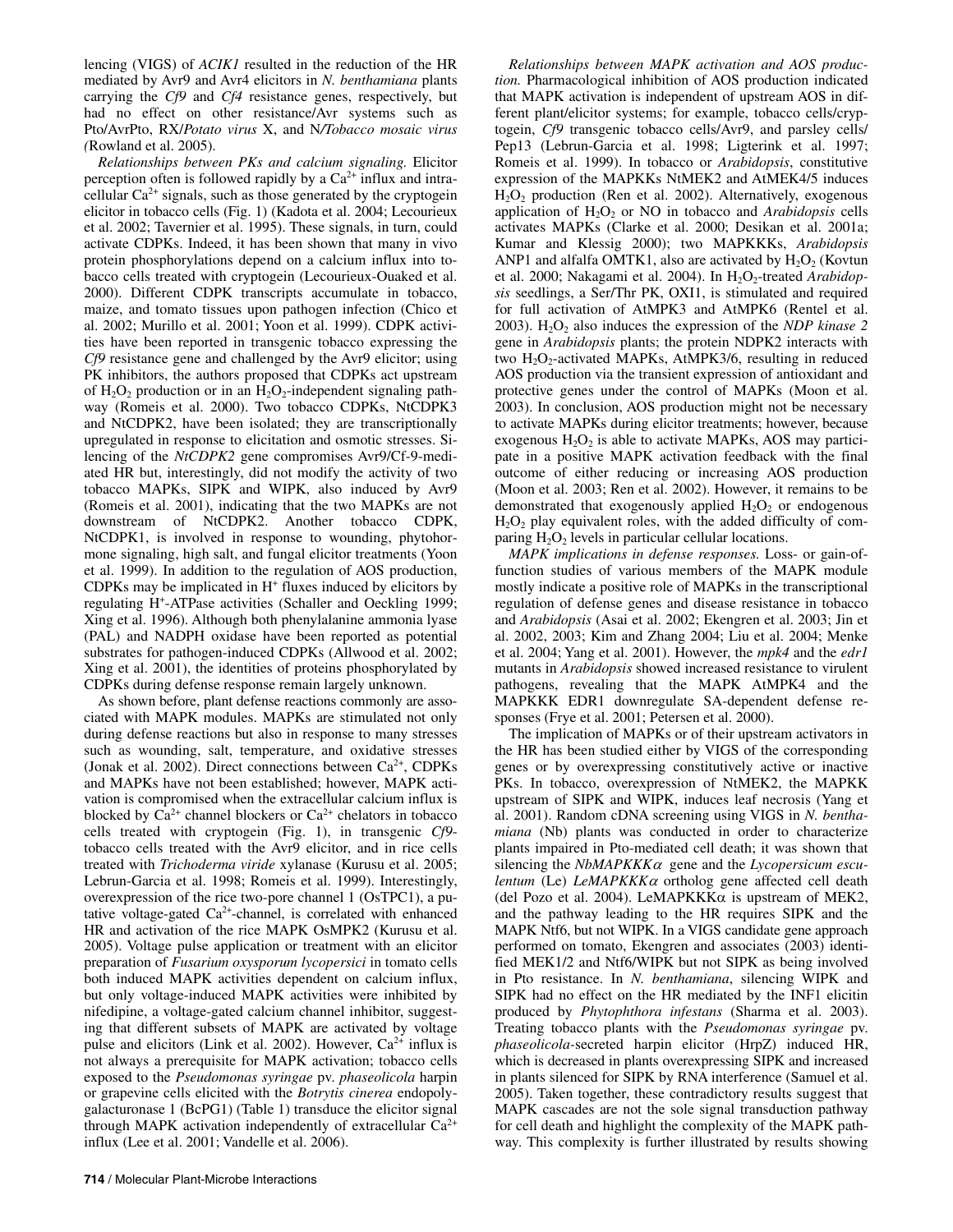that suppressing SIPK by RNA interference is compensated by WIPK overaccumulation; conversely, overexpressing SIPK suppresses WIPK accumulation (Samuel and Ellis 2002).

*PK substrates and protein phosphorylation.* A few MAPK substrates have been identified. Rice MAPK BWMK1 phosphorylates OsEREBP1, a transcription factor that regulates PR genes containing GCC box elements and, thereby, increases PR gene expression (Cheong et al. 2003). WIPK phosphorylates *N. tabacum* WIPK interacting factor (NtWIF), a novel transcription factor that contains a conserved B3-type DNA binding domain with high similarity to those of *Arabidopsis* auxin response factor (Yap et al. 2005). Recently, Katou and associates (2005) identified a protein named PPS3, which contains a ZIM motif found in a variety of plant transcription factors. PPS3 is phosphorylated by the *Solanum tuberosum* StMPK1, a MAPK with strong similarities with tobacco SIPK. Silencing the *N. benthamiana PPS3* gene delayed the HR induced by the *Phytophthora infestans* hyphal wall component elicitor (Katou et al. 2005). Transcription factors of the WRKY family are also downstream of MAPK modules (Asai et al. 2002; Kim and Zhang 2004) and it was shown recently that SIPK phosphorylated WRKY1 (Menke et al. 2005). Some proteins may be required to couple MAPK and WRKY transcription factors. Indeed, MKS1 was identified by yeast two-hybrid screening as a substrate for *Arabidopsis* MPK4; MKS1 is phosphorylated by MPK4 in vitro and interacts with WRKY25 and WRKY33 in a two-hybrid screen (Andreasson et al. 2005). Substrates for *Arabidopsis* MPK6, the SIPK ortholog, have also been identified; they correspond to ACS2 and ACS6, two isoforms of 1-aminocyclopropane-1-carboxylic acid synthase (ACS) (Liu and Zhang 2004). ACSs are the rate-limiting enzymes of ethylene synthesis and are stabilized by phosphorylation. Considering the role played by ethylene in many aspects of plant life, including stress responses, this result appears to be of prime importance.

Studies of protein phosphorylation status have been performed by two-dimensional gel electrophoresis analysis of in vivo-labeled proteins extracted from cultivated cells treated with different elicitors (Droillard et al. 1997; Lecourieux-Ouaked et al. 2000; Nühse et al. 2003; Peck et al. 2001). The currently identified phosphorylated proteins are i) a tobacco calreticulin-like protein involved in calcium storage, which is dephosphorylated after treatment of cells with oligogalacturonides (Droillard et al. 1997); ii) *Arabidopsis* AtPhos43, which has two ankyrin-motifs usually involved in protein-protein interactions and is phosphorylated after treating the cells with flagellin or chitin fragments (Peck et al. 2001); and iii) syntaxin, an *Arabidopsis*-intrinsic membrane protein in which phosphorylation in response to flagellin is calcium-dependent and might be involved in membrane fusion and exocytosis (Nühse et al. 2003). The development of phosphoproteomics associated with mass spectrometry should rapidly increase the number of identified phosphorylated proteins and provide databases for phosphorylation sites (Nühse et al. 2004).

#### **Ion fluxes in plant defense.**

*Role of calcium.* Calcium is one of the most important second messengers in plants. It conveys signals received at the cell surface to the inside of the cell through spatiotemporal changes in cytosolic free calcium concentrations ( $[Ca^{\bar{2}+}]_{\text{cv}}$ ) that are decoded by an array of "Ca<sup>2+</sup> sensors" (Hetherington and Brownlee 2004; Sanders et al. 2002). How this  $Ca^{2+}$  signaling links different signals to so many diverse and specific responses remains unclear. The hypothesis that a Ca<sup>2+</sup> response could be a point at which signal specificity might be encoded has recently been debated. The " $\hat{Ca}^{2+}$  signature" concept suggests that the  $Ca^{2+}$  specificity is due to the time course of  $[Ca^{2+}]<sub>cut</sub>$  variations, together with the location of the  $[Ca^{2+}]<sub>cut</sub>$ increase (Hetherington and Brownlee 2004). Another possibility is that  $Ca^{2+}$  signals act as simple on-off binary switches (Plieth 2005; Scrase-Field and Knight 2003). The role of  $Ca^{2+}$ in plant defense signaling is now firmly established. Increased radioactive  $Ca^{2+}$  uptake from the apoplast was reported in plant cells treated with different elicitors, whereas various defense signaling events were prevented when calcium influx was compromised (Nürnberger et al. 1994; Stäb and Ebel 1987; Tavernier et al. 1995).

Methods for in vivo  $[Ca^{2+}]$  monitoring and imaging allowed the description of various pathogen- or elicitor-induced changes in  $[Ca^{2+}]_{\text{cvt}}$ . The jellyfish aequorin is a  $Ca^{2+}$ -binding photoprotein (Mithöfer and Mazars 2002), and aequorin-transformed plant cells have been used to determinate and compare specific  $[Ca<sup>2+</sup>]_{\text{cvt}}$  fingerprints in different plant cell-elicitor systems. Using this technology, transient elevations in  $[Ca^{2+}]<sub>cyt</sub>$  mainly have been reported as signal transduction responses to elicitor treatment. Interestingly, each elicitor triggers specific  $[Ca^{2+}]<sub>cyt</sub>$ elevations giving typical calcium signatures that differ in kinetics as well as in peak intensities. For example, cryptogein first triggered a transient and rapid  $[Ca^{2+}]<sub>cyt</sub>}$  increase which is followed immediately by a second and sustained  $[Ca^{2+}]<sub>cyt</sub>$  increase. The second  $[Ca^{2+}]<sub>cyt</sub>$  elevation is believed to be part of the signaling pathway leading to sustained MAPK activation and the HR (Fig. 1) (Lecourieux et al. 2002).

Pharmacological data indicate that apoplastic  $Ca^{2+}$  is the main supplier for pathogen-induced  $[Ca^{2+}]<sub>cyt</sub>$  variations. Supporting these findings, analyses have highlighted the involvement of Ca<sup>2+</sup>-permeable channels located on the plasma membrane in early defense signaling in tomato, parsley, and tobacco (Gelli et al. 1997; Kadota et al. 2004; Zimmermann et al. 1997). Furthermore, genetic analysis of the *Arabidopsis* mutants *hlm1* and *dnd1* impaired in their ability to produce HR in response to avirulent pathogens allowed the identification of cyclic nucleotide-gated ion channel (CNGC)-encoding genes. The lack of function of the corresponding genes is responsible for the lesion-mimic phenotype of the *hlm1* mutant plant and the dwarf and loss-of-HR phenotype of the *dnd1* mutant plant (Balagué et al. 2003; Clough et al. 2000). However, it has not yet been demonstrated in planta that these putative channels are located on the plasma membrane and are permeable to  $Ca^{2+}$ . Changes in  $[Ca^{2+}]_{\text{cyt}}$  are also amplified by  $H_2O_2$  generated during the elicitation process (Klüsener et al. 2002; Lecourieux et al. 2002).

Several studies also pointed out the potential contribution of  $Ca<sup>2+</sup>$  release from internal stores, probably the vacuole and the endoplasmic reticulum that both usually are described as internal Ca<sup>2+</sup> sources or buffering compartments for  $[Ca^{2+}]_{\text{cvt}}$  regulation (White and Broadley 2003). Indeed, the  $\left[\text{Ca}^{2+}\right]_{\text{cyt}}$  increase induced by several elicitors, including Pep-13, cryptogein, and BcPG1, was significantly reduced when ryanodine receptors (RYR) and inositol tri-phosphate receptors (IP<sub>3</sub>-R), two plant intracellular  $Ca^{2+}$  channels (Allen et al. 1995), were inhibited (Blume et al. 2000; Lamotte et al. 2004; Lecourieux et al. 2002; Vandelle et al. 2006). It has been proposed that these channels are regulated through a complex network of second messengers, including the RYR modulator cyclic ADP ribose  $(cADPR)$ ,  $cGMP$ ,  $IP_3$ , and NO (see below). However, except for NO, proof linking these signaling molecules to plant defense is still missing.

Of relevant interest is the physiological significance of changes in free calcium in organelles like chloroplasts, mitochondria, and nuclei. For instance, using the aequorin technology, different nuclear and cytoplasmic calcium signatures, correlated with the increase of CaM isoform *NtCaM-1* gene expression, were observed depending on wind stimuli or cold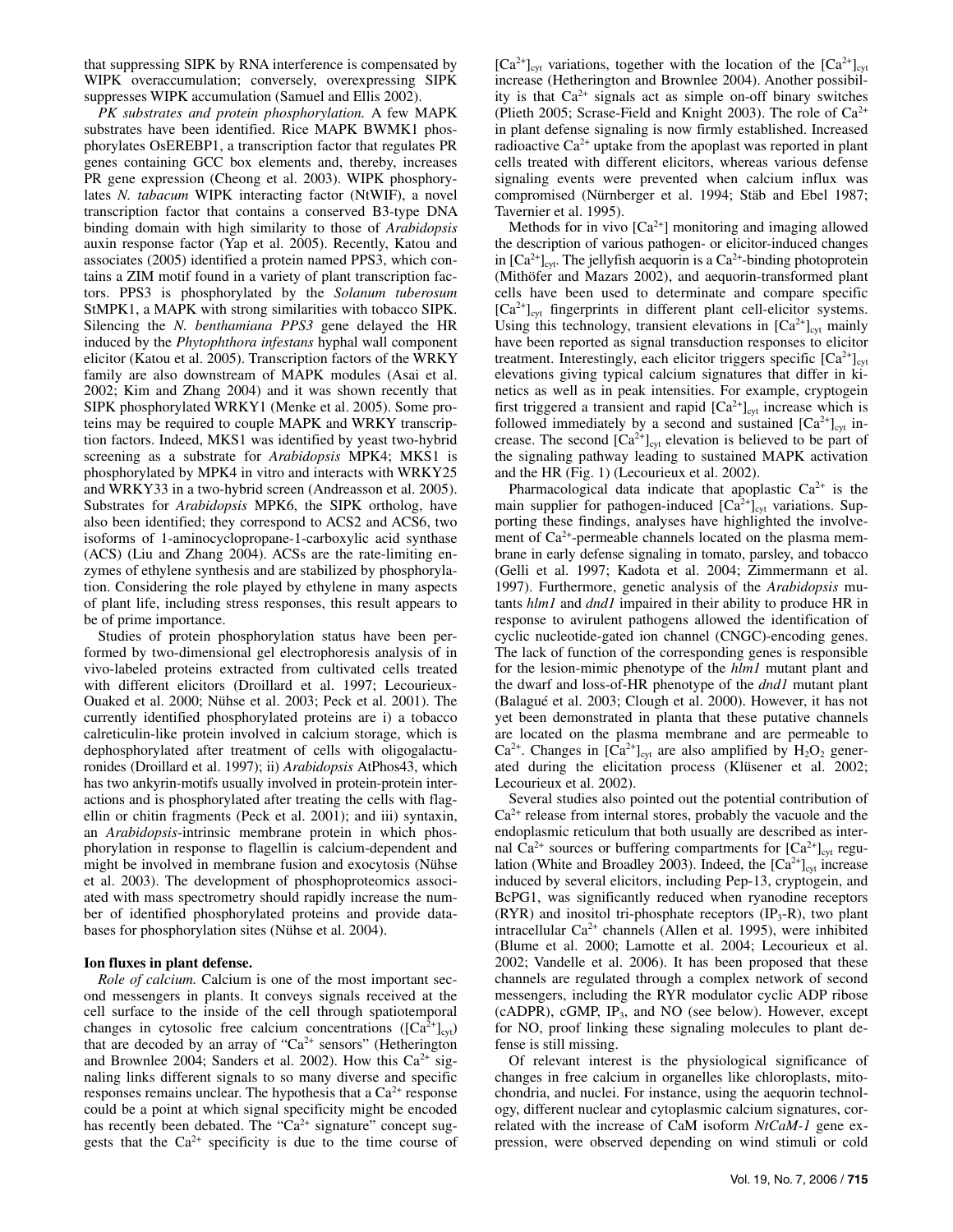shock in *N. plumbaginifolia* seedlings (van der Luit et al. 1999). A recent report indicated that isolated nuclei, in response to mechanical stimuli depending on the pH and temperature, showed an elevation of free nuclear calcium concentration (Xiong et al. 2004). Furthermore, we have recently reported specific changes in free nuclear calcium concentration  $([Ca<sup>2+</sup>]<sub>nuc</sub>)$  in tobacco cells after treatment with various elicitors (Lecourieux et al. 2005). The physiological significance of these elicitor-induced  $[Ca^{2+}]<sub>nuc</sub>$  rises remains to be determined. One expects nuclear calcium to be responsible for the activation of Ca2+-dependent proteins located in the nucleus and involved in the regulation of nuclear activities such as gene expression. Recently, Levy and associates (2005) identified an *Arabidopsis* gene, *IQD1* (*ID-DOMAIN 1*), which encodes a nuclear protein that binds to CaM in a  $Ca^{2+}$ -dependent fashion. Interestingly, IQD1 positively regulates accumulation of glucosinolates, which are secondary metabolites involved in resistance to generalist chewing and phloem-feeding insects. Taken as a whole, a specific cellular calcium signature resulting from the combination of organelles and cytosolic calcium variations appears to be involved in both biotic and abiotic stresses.

Changes in  $[Ca^{2+}]<sub>cyt</sub>$  are deciphered by different types of Ca2+-sensors, including CaMs, calcineurin B-like proteins (CBLs), and  $Ca^{2+}$ -regulated PKs. These  $Ca^{2+}$ -binding proteins contain helix-loop-helix motifs called EF-hand domains that bind  $Ca^{2+}$  with high affinity (Reddy and Reddy 2004). In turn, these  $Ca^{2+}$  sensors can regulate the activity or function of a large number of target proteins (approximately 200 putative targets in *Arabidopsis*) or directly regulate gene expression (Bouché et al. 2005; Reddy and Reddy 2004). Most intracellular target proteins that sense and relay  $Ca^{2+}$  signatures toward the appropriate defense responses remain to be identified.

CaMs are ubiquitous  $Ca^{2+}$  receptors that transmit  $Ca^{2+}$  signals by interacting with a number of target proteins (Bouché et al. 2005). A number of studies have shown the involvement of plant CaMs during defense responses. Levels of individual CaM proteins are differentially regulated both transcriptionally and post-transcriptionally in plants upon exposure to pathogen infection. For instance, differential expression of specific CaM isoforms has been reported in soybean and tobacco cells challenged with fungal pathogens and *Tobacco mosaic virus* (TMV), respectively (Heo et al. 1999; Yamakawa et al. 2001). Transgenic tobacco plants over-expressing divergent CaM isoforms (SCaM-4 or SCaM-5) showed spontaneous lesions, constitutive expression of SAR-associated genes, and exhibited enhanced resistance to a wide spectrum of pathogens (Heo et al. 1999). The molecular targets of CaMs involved in defense response induction are still poorly known. They include i) a NAD kinase thought to modulate AOS production; ii) a glutamate decarboxylase which catalyzes the conversion of glutamate to GABA, a potential chemical deterrent against herbivores; iii) the cyclic nucleotide-gated channels DND1 and HLM1 mentioned above; iv) a tobacco MAPK phosphatase, NtMKP1, which negatively regulates defense-related MAPKs; v) a seven-transmembrane receptor-like protein referred to as MLO whose disruption confers broad-spectrum resistance to barley against powdery mildew disease; and vi) AtNOS1, an *Arabidopsis* nitric oxide synthase responsible for nitric oxide production (Bouché et al. 2005). The CDPKs, one of the largest families of potential  $Ca^{2+}$  sensors in plants, also are implicated in plant defense reactions (see above). In addition to CaMs and CDPKs, some other  $Ca^{2+}$ -regulated proteins have been described as involved in pathogen-mediated defense responses. Respiratory burst oxidase homolog (Rboh) proteins responsible for the pathogen-induced oxidative burst contain 2 EF-hand domains, and a tobacco Rboh enzyme, can be stimulated directly by  $Ca^{2+}$  in vitro (Keller et al. 1998; Sagi and

Fluhr 2001). Centrins are CaM-like proteins with four EFhand motifs shown to be associated with the cytoskeleton. Expression of *centrin* genes is stimulated in various plant–pathogen systems (Cordeiro et al. 1998; Jakobek et al. 1999; Takezawa 2000). Due to the role of centrins in microtubule severing and cytoskeleton reorganization, one can expect that centrins perform a function related to intracellular reorganization during early infection. Indeed, several reports showed a rapid depolymerization of the microtubular network upon pathogen infection (Gross et al. 1993; Kobayashi et al. 1997) occurring in a  $Ca^{2+}$ -dependent manner (Fig. 1) (Binet et al. 2001). Many EF-hand-less proteins bind  $Ca^{2+}$  via other motifs, such as the C2 domain (Reddy and Reddy 2004). The C2 domain mediates  $Ca<sup>2+</sup>$ -dependent interactions of proteins with membranes or membrane lipids. Up to now, two plant proteins that contain a C2 domain, namely copine and phospholipase D, have been associated with defense responses (Jambunathan and McNellis 2003; Jambunathan et al. 2001; Laxalt and Munnik 2002).

*Role of anion effluxes.* Anion effluxes are among the earliest signaling events detectable in elicitor-treated cells. For instance, in parsley, soybean, and tobacco cultured cells, enhanced Cl– effluxes have been measured within 5 min of elicitor addition (Ebel et al. 1995; Jabs et al. 1997; Pugin et al. 1997). Furthermore, treating tobacco cells with cryptogein promotes a fast and important  $NO<sub>3</sub><sup>-</sup>$  efflux that represents a drop in intracellular NO<sub>3</sub><sup>-</sup> of approximately 60% within 1 h (Wendehenne et al. 2002). Pharmacological approaches indicate that these anion channels play a critical role in the mediation of pathogen- and elicitor-induced events, including the oxidative burst, MAPK activation, and the transcriptional activation of defense genes (Jabs et al. 1997; Ligterink et al. 1997; Wendehenne et al. 2002). Furthermore, these data provide key evidence that anion channel activities are an early prerequisite for the HR. Indeed, anion channel blockers cause a significant inhibition of HR and cell death development in tobacco and soybean leaves and cell suspensions treated with cryptogein and *Pseudomonas syringae* pv. *glycinea*, respectively (Levine et al. 1996; Wendehenne et al. 2002). The nature of the link between anion effluxes and the HR is unresolved at present, but it probably involves  $Ca^{2+}$ , which is a central second messenger in the plant machinery leading to cell death. Indeed, one function of plant anion channels might be to initiate or amplify plasma membrane depolarization (Fig. 1) which, in turn, activates voltage-dependent  $Ca^{2+}$  channels, leading to a rise in free  $[Ca^{2+}]\text{cot}$  (Ward et al. 1995). Furthermore, anion efflux-induced plasma membrane depolarization might activate  $K^+$  efflux channels,  $K^+$  release going together with water loss. This process might contribute to the shrinkage of the cells commonly observed during the HR. In plants, the decrease in water potential observed in incompatible interactions leading to HR is one factor restricting microbial growth (Wright and Beattie 2004). Similarly, in numerous apoptotic mammalian cell types, many studies favor the hypothesis that the decrease in cell volume, or more specifically the effluxes of  $K^+$  and anions associated with the change in cell size, play a critical role in the regulation of the cell death machinery. More particularly, it has been shown that the decrease of intracellular K<sup>+</sup> concentration increases caspase activation and results in optimal catalytic activity of apoptotic nucleases (Hughes et al. 1997). It is interesting to note that, contrary to the model discussed above, HrpN<sub>ea</sub>, the harpin secreted by the bacterial pathogen *Erwinia amylovora*, causes a fast decrease in anion current in *Arabidopsis*-cultured cells (El-Maarouf et al. 2001). Interestingly,  $HrpN<sub>ea</sub>-induced$  cell death can be mimicked or counteracted by inhibitors or activators of cystic fibrosis transmembrane regulator (CFTR) Cl– channels, respectively, suggesting that a decrease of CFTR-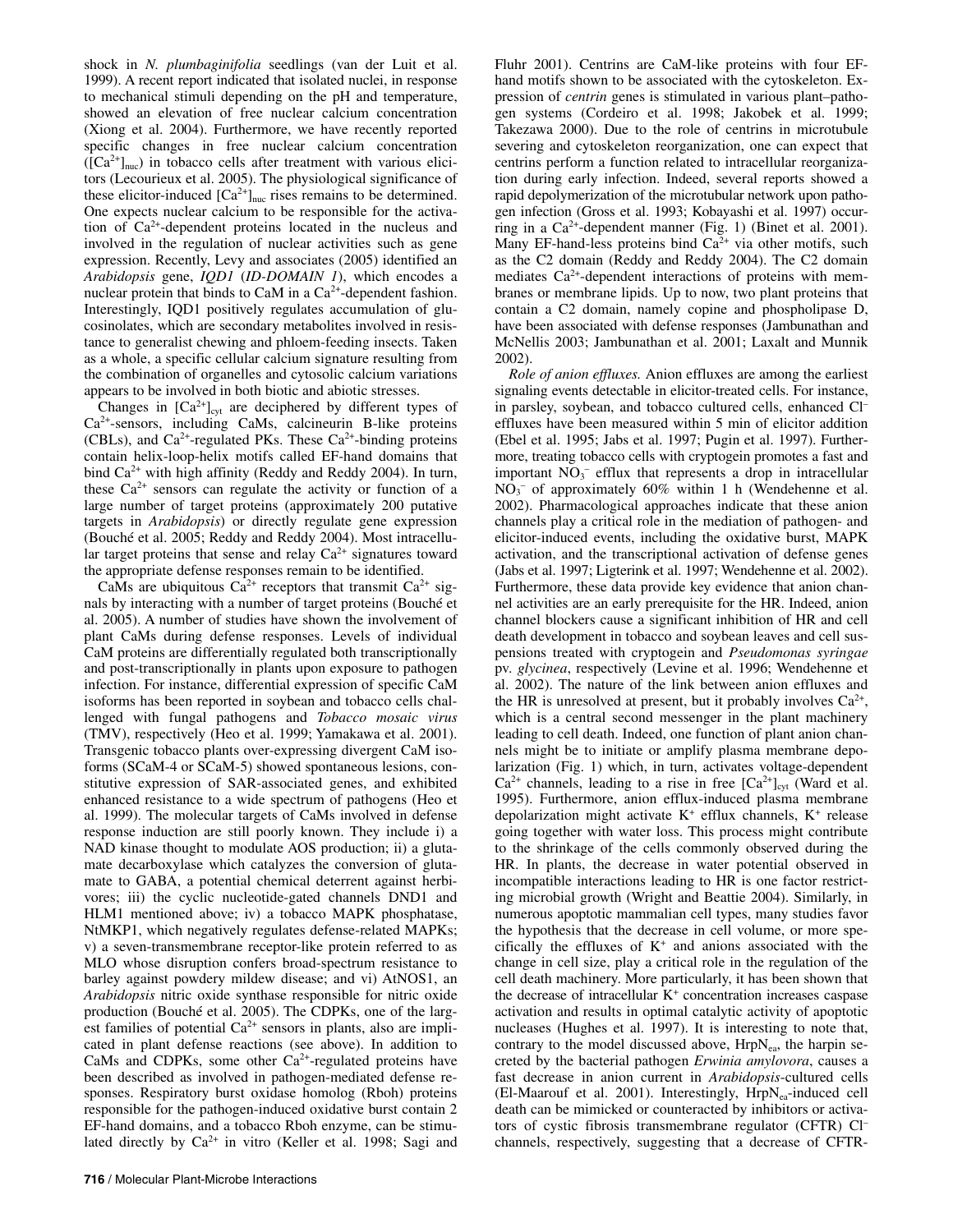mediated anion current might be a necessary step of  $HrpN_{eq}$ triggered cell death (Reboutier et al. 2005). Therefore, the mechanisms through which anion channels contribute to cell death might differ according to elicitors.

In mammals, members of the voltage-dependent gated anion channels (VDACs, or porins) are involved in the release of ions and cytochrome c during apoptosis. In plants, putative VDACs have been isolated via homology-based strategies and proteomic approaches based on mass spectrometry analyses of a plasma membrane fraction enriched in hydrophobic proteins (Marmagne et al. 2004; Wandrey et al. 2004). Targeting experiments demonstrated their presence in the mitochondria and plasma membranes. However, evidence that these proteins function as anion channels in native plant membranes is still lacking. Lacomme and Roby (1999) reported that a gene encoding a putative VDAC undergoes early induction in *Arabidopsis* cells treated with an HR-inducing strain of the pathogen *Xanthomonas campestris* pv. *campestris*. This exciting result suggests that this VDAC is a putative candidate for causing elicitor-induced large anion effluxes. In addition to VDACs, genes encoding putative voltage-dependent chloride channels (CLCs) have been identified in various plant species (Barbier-Brygoo et al. 2000). The *Arabidopsis* mutant *clca-1*, in which the gene  $AtCLC$ -a has been disrupted, revealed an altered  $NO<sub>3</sub>$ <sup>-</sup> content (Geelen et al. 2000). This raises the possibility that plant CLCs might function as NO<sub>3</sub><sup>-</sup> plasma-membrane-permeable channels. However, the first immunolocalization experiments carried out establish that plant CLCs are not located in the plasma membrane but in the mitochondrial membrane (Lurin et al. 2000). Therefore, whether CLCs are involved in the modification of elicitor-triggered changes in plasma membrane permeability remains to be fully demonstrated.

What are the future directions then? The identification of  $Ca<sup>2+</sup>$  and anions channels, the detailed description of their electrophysiological properties, and the generation of both defective and overexpressing ion channel mutants should shed light on the still enigmatic signaling role of ion fluxes in plant defense. Probably, one key function of ion channels is to initiate or propagate plasma membrane potential changes. Indeed, in addition to voltage-dependent channels, many transmembrane- or membrane-associated proteins, including signal transduction proteins, might undergo electrically dependent conformational changes. Such changes might modulate protein activities by exposing specific domains to PKs, protein phosphatases, or second messengers, including AOS and NO. Furthermore, electrical changes might modify protein–protein interactions and the ionic interaction between plasma membrane components and cytosolic proteins. Therefore, modifications of plasma membrane potential can be responsible for subtle changes of protein activities and should allow signal integration.

## **NO signaling in plant defense.**

In the past 20 years, it has been shown that, in animal cells, the highly diffusible gas NO functions as a signaling molecule in a number of physiological processes, such as neurotransmitter release. Furthermore, under particular pathological conditions, NO has been found to be responsible for the killing of microorganisms and tumor cells by macrophages (Beck et al. 1999). NO synthesis is catalyzed by the CaM-dependent hemoprotein nitric oxide synthases (NOS) which oxidize L-arginine to NO and L-citrulline (Wendehenne et al. 2001). Once produced, NO operates through post-translational modifications and specifically targets cystein residues (S-nitrosylation), tyrosine residues (nitration), and heme or nonheme iron and copper centers (metal nitrosation) of a broad spectrum of proteins (Stamler et al. 2001). The interaction of NO with hemecontaining proteins is exemplified by the binding of NO to

soluble guanylate cyclase which activates the enzyme and, therefore, increases the cGMP concentrations.

In plants, the enzymes responsible for NO synthesis include nitrate reductase (NR) and AtNOS1 from *Arabidopsis thaliana* (Guo et al. 2003; Yamasaki and Sakihama 2000). AtNOS1 belongs to a group of evolutionarily conserved CaM-dependent enzymes catalyzing NOS-like activity but lacking sequence homology with mammalian NOS. The *Atnos1* mutant impaired in *Atnos1* expression shows reduced organ growth and fertility as well as impaired ABA-induced stomatal closure. Furthermore, Guo and Crawford (2005) identified the cellular localization of AtNOS1 in the mitochondria and provided evidence that the enzyme protects the plant from dark-induced senescence by decreasing AOS accumulation and limiting protein and lipid oxidation. Taken together, these data indicate that NO fulfils a broad spectrum of functions in plant physiological processes.

Pharmacological, biochemical, and, more recently, genetic approaches provide evidence that NO also is produced endogenously in plant cells challenged by avirulent pathogens and elicitors (Delledonne 2005; Wendehenne et al. 2004). In tobacco cell suspensions and leaf tissues, treatment with cryptogein results in a rapid and transient increase of NO production (Fig. 1) (Foissner et al. 2000; Lamotte et al. 2004). Using the NOsensitive fluorophore 4,5 diaminofluoresceine, it has been shown that the cryptogein-induced NO production was first restricted to the plastids and then also was found in the nucleus, along the plasma membrane, and in the cytoplasm, suggesting that NO production happens in several cellular compartments or diffuses from the plastids. The identity of the enzyme catalyzing NO synthesis in response to cryptogein is currently unknown. However, although a mitochondrial localization of the cryptogein-induced source has not been observed (Foissner et al. 2000), the finding that the cryptogein-induced NO production is reduced by 50 to 80% by mammalian NOS inhibitors which suppress AtNOS1 enzymatic activity (Guo et al. 2003) suggests that NO production in tobacco might be catalyzed by an AtNOS1 tobacco ortholog. Supporting this hypothesis, key evidence that AtNOS1 is an important component of plant defense recently has been provided by Zeidler and associates (2004). In addition to AtNOS1, the possibility that cryptogeininduced NO synthesis might be catalyzed by a distinct NOSlike protein should not be excluded. Indeed, evidence of other potential NOS-like enzymes in plants has been reported in several studies (Corpas et al. 2004).

Evidence has accumulated to suggest that NO is part of intracellular signaling cascades activated in plant cells in response to pathogens or elicitors. At the transcriptional level, microarray and cDNA-AFLP data obtained from NO donortreated *Arabidopsis* cells indicate that NO modulates the expression of several defense genes, including genes encoding PR proteins and proteins related to secondary metabolism (Parani et al. 2004; Polverari et al. 2003). Accordingly, a functional link between elicitor-induced NO production and defense gene expression has been reported in several studies (Delledonne et al. 1998; Lamotte et al. 2004; Zeidler et al. 2004). At the post-translational level, extracellular administration of NO has been demonstrated to promote S-nitrosylation of redox-related and metabolic proteins involved in plant defense, such as glutathione S-transferase and S-adenosylmethionine synthetase (Lindermayr et al. 2005). Furthermore, pharmacological experiments infer that cGMP and cADPR might mediate NO effects during plant defense. Indeed, both compounds have been shown to be required for the induction of *PAL* or *PR-1* genes by NO (Durner et al. 1998). Because these two second messengers activate  $Ca^{2+}$ -permeable channels in both animal and plant cells, it is then a short step to the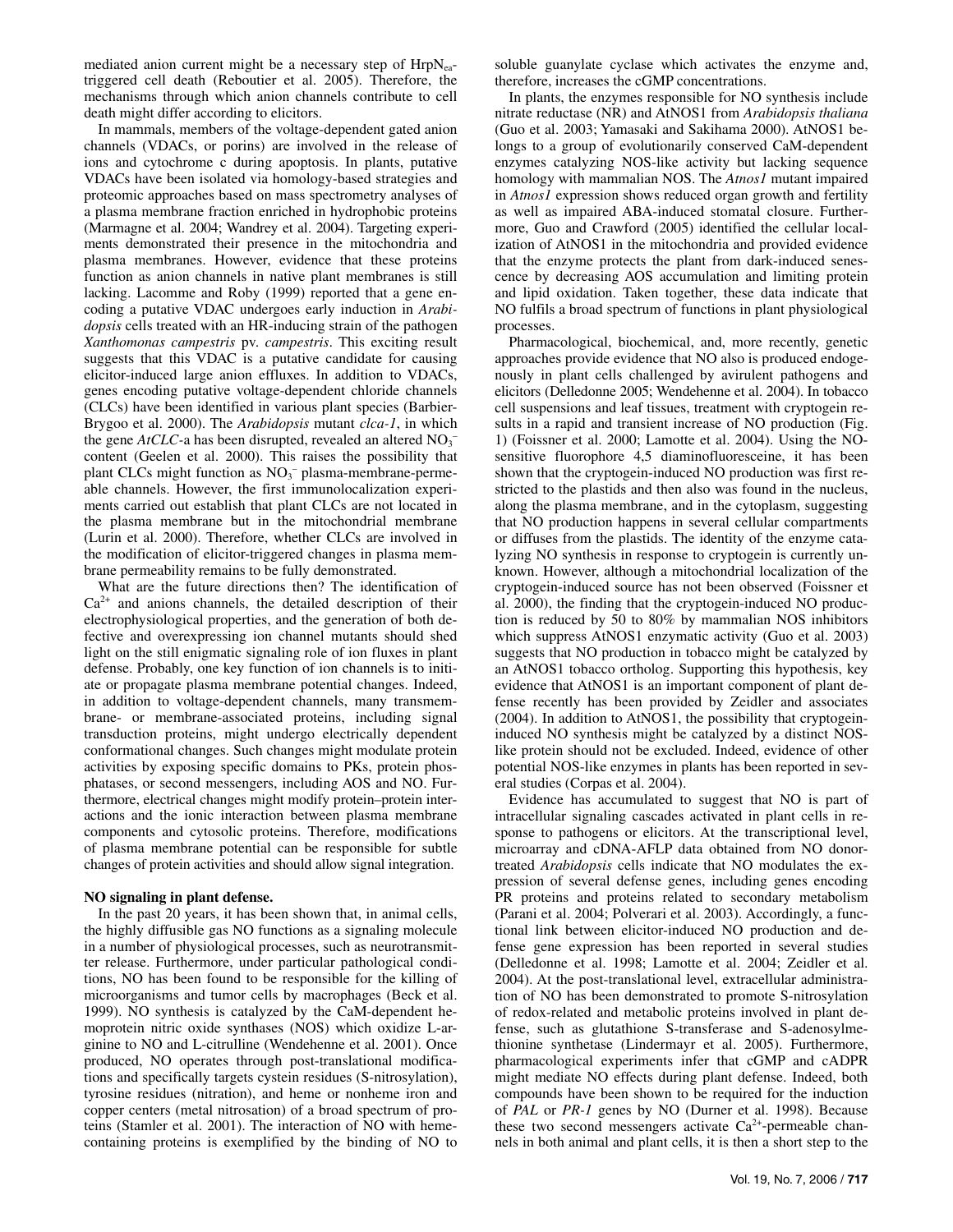hypothesis that NO is one of the key messengers governing the control of free  $Ca^{2+}$  mobilization in plant defense. This aspect of NO action is supported by the finding that NO participates in the cryptogein-mediated increase of  $[Ca^{2+}]<sub>cut</sub>$  by promoting  $Ca<sup>2+</sup>$  release from intracellular stores pharmacologically related to RYRs (Fig. 1) (Lamotte et al. 2004). Similar data have been reported in grapevine cells elicited by BcPG1 (Vandelle et al. 2006). Furthermore, it has been reported that NO donors elicit a fast increase of  $[Ca^{2+}]_{\text{cyt}}$  in *Vicia faba* guard cells and *N*. *plumbaginifolia* cells (Garcia-Mata et al. 2003; Lamotte et al. 2004, 2006). This effect can be suppressed by RYR inhibitors and selective antagonists of cADPR, confirming that NO may activate a signal transduction cascade which activates RYR. In contrast, in a series of experiments based on NO donors and scavengers, Lecourieux and associates (2005) provide evidence that, in tobacco cells, NO might not contribute to the changes in  $[Ca^{2+}]_{\text{nuc}}$  occurring, for instance, in response to cryptogein.

In mammals, NO is established as a potent inducer of apoptosis (Beck et al. 1999). A predominant mechanism by which this occurs is through the reaction of NO with  $O_2$  to generate peroxynitrite (ONOO– ), a highly cytotoxic compound causing uncontrolled protein tyrosine nitration. In plants, evidence that NO participates in the induction of the HR has been provided by several studies that examine the effects of mammalian NOS inhibitors and NO scavengers on pathogen- or elicitor-induced cell death (Delledonne et al. 1998; Zhang et al. 2003). According to Delledonne and associates (2001), the NO-dependent HR is not mediated by ONOO<sup>-</sup>, but results from the combined activities of NO and  $H_2O_2$ , where  $H_2O_2$  is formed by dismutation of O<sub>2</sub><sup>\*</sup>. In tobacco, pharmacological analyses have shown that NO is involved, at least partially, in the induction of cryptogein-triggered cell death (Lamotte et al. 2004). However, this study also reveals that NO regulates the elicitor-mediated cell death independently of  $H_2O_2$  and ONOO<sup>-</sup>. Regardless of how NO might be linked to cryptogein-triggered cell death, the observation that NO induces mobilization of intracellular  $Ca^{2+}$ provides an attractive mechanism. Finally, it is noteworthy that, in addition to their synergistic action (Delledonne et al. 2001), NO and  $H_2O_2$  might control each other's synthesis. For example, exogenously applied  $H_2O_2$  has been found to trigger NO production in mung bean through a  $Ca<sup>2+</sup>$  influx-dependent process (Lum et al. 2002). Furthermore, it recently has been reported that NO produced in response to BcPG1 is required for the activation of plasma membrane NADPH oxidase in grapevine cells (Vandelle et al. 2006).

#### **AOS and plant defense reactions.**

Defense reactions can include rapid and intense production of highly reactive and toxic oxygen species generated through the sequential one-electron reduction of oxygen  $(O_2)$ . Under physiological conditions, the first reduction of  $O_2$  forms the superoxide anion  $(O_2^{\bullet-})$  and hydroperoxyl radical  $(HO_2^{\bullet})$ , the second step forms hydrogen peroxide  $(H_2O_2)$ , and the third step produces the hydroxyl radical (OH• ) via the Fenton reaction in the presence of transition metals such as iron or copper (Mori and Schroeder 2004). OH<sup> $\cdot$ </sup> and O<sub>2</sub> $\cdot$  possess very short half-lives (from nanosecond to microsecond, respectively). Uncharged  $H_2O_2$  is more stable and can diffuse across membranes, whereas OH<sup>\*</sup> cannot migrate in solution and instead reacts locally, notably with molecular targets by modifying their structure or activity.  $H_2O_2$  as well as OH<sup>\*</sup> can react with polyunsaturated lipids in membranes, forming lipid peroxides, which can lead to biological membrane destruction (Grant and Loake 2000). Because cells are unable to detoxify OH<sup>\*</sup>, an excess of this molecule results in irreversible damage and cell death.

In a wide range of incompatible plant–pathogen interactions involving bacteria, fungi or viruses, a biphasic AOS production has been observed with a first phase peaking after 20 min and a second phase occurring 4 to 6 h later which has been correlated with plant resistance (Allan and Fluhr 1997; Baker and Orlandi 1995; Lamb and Dixon 1997). The AOS accumulation is finely tuned by a balance of scavenging and producing enzymes. In a recent review, Mittler and associates (2004) identified 152 proteins involved in AOS homeostasis, located in almost all subcellular compartments. Superoxide anions  $(O_2^{\bullet -})$ can be dismutated spontaneously into  $H_2O_2$ ; however, this reaction can be greatly accelerated by the enzymatic action of superoxide dismutase. Then, hydrogen peroxide can be detoxified efficiently by the action of the AOS-scavenging enzyme catalase.  $H_2O_2$  accumulation can also be prevented by ascorbate peroxidase or glutathione peroxidase. On the other hand, although AOS can be generated by various enzymatic activities in plants (Mittler et al. 2004), the AOS-producing enzyme identified as crucial for plant resistance is the plasma membrane NADPH oxidase. In the tobacco–cryptogein model, as in other plant–elicitor interactions (Fig. 1), AOS production is totally abolished by diphenylene iodonium (DPI), a well-known suicide inhibitor of the mammalian NADPH oxidase (Allan and Fluhr 1997; Pugin et al. 1997). The plant NADPH oxidases, also called Rbohs, catalyze the production of superoxide by the one-electron reduction of oxygen, using NADPH as an electron donor (Pugin et al. 1997). In cryptogein-treated tobacco cells, transcript accumulation of the NtRbohD isoform is correlated with  $H_2O_2$  production. Conversely, silencing NtrbohD results in the absence of AOS production in elicitortreated cells (Simon-Plas et al. 2002). All the plant *rboh* genes identified so far, in rice (Groom et al. 1996), *Arabidopsis* (Desikan et al. 1998; Keller et al. 1998; Torres et al. 1998), tomato (Amicucci et al. 1999), and potato (Yoshioka et al. 2001), possess two EF-hand motifs and are closely related to the mammalian calcium-regulated NADPH oxidase (NOX5) which possesses four EF-hand motifs (Torres and Dangl 2005).

AOS production in cryptogein-challenged tobacco cells is totally abolished by calcium chelators or calcium surrogates  $(La^{3+}$  and  $Gd^{3+}$ ) and by inhibitors of Ser/Thr PKs, indicating that calcium influx and protein phosphorylation act upstream of the AOS-producing enzyme NtRbohD (Fig. 1) (Lecourieux et al. 2002; Lecourieux-Ouaked et al. 2000; Simon-Plas et al. 2002; Tavernier et al. 1995). The NtRbohD protein was localized unambiguously to the plasma membrane in accordance with an extracellular production of superoxide anions (Simon-Plas et al. 2002). Small G protein Rac translocation to the membrane after cell stimulation is a critical factor for the activation of the mammalian NADPH oxidase complex. A tobacco Rac homologue (NtRac5), located on the plasma membrane of tobacco cells, has been characterized as a negative regulator of NtRbohD (Morel et al. 2004). However, no direct interaction between the two proteins has been obtained in two-hybrid assays (Morel et al. 2004). Contrarily, OsRac1 acts as a positive regulator of AOS production in rice (Ono et al. 2001), suggesting distinct effects depending on the particular isoforms of Rac and Rboh proteins. Recently, OsRac1 has been shown to interact with cinnamoyl-CoA reductase (OsCCR1), a key enzyme involved in the biosynthesis of monolignols which are polymerized into lignin in the presence of peroxidase and  $H<sub>2</sub>O<sub>2</sub>$  (Kawasaki et al. 2006).

Transcriptional upregulation of *rboh* genes has been reported in potato and *Arabidopsis* after various elicitor treatments (Desikan et al. 1998; Yoshioka et al. 2001). Similar studies with pathogen-challenged *Arabidopsis* or *N. benthamiana* have demonstrated that AtRbohD and AtRbohF or NbRbohA and NbRbohB, respectively, participate in AOS production (Torres et al. 2002; Yoshioka et al. 2003). Data showed that AOS pro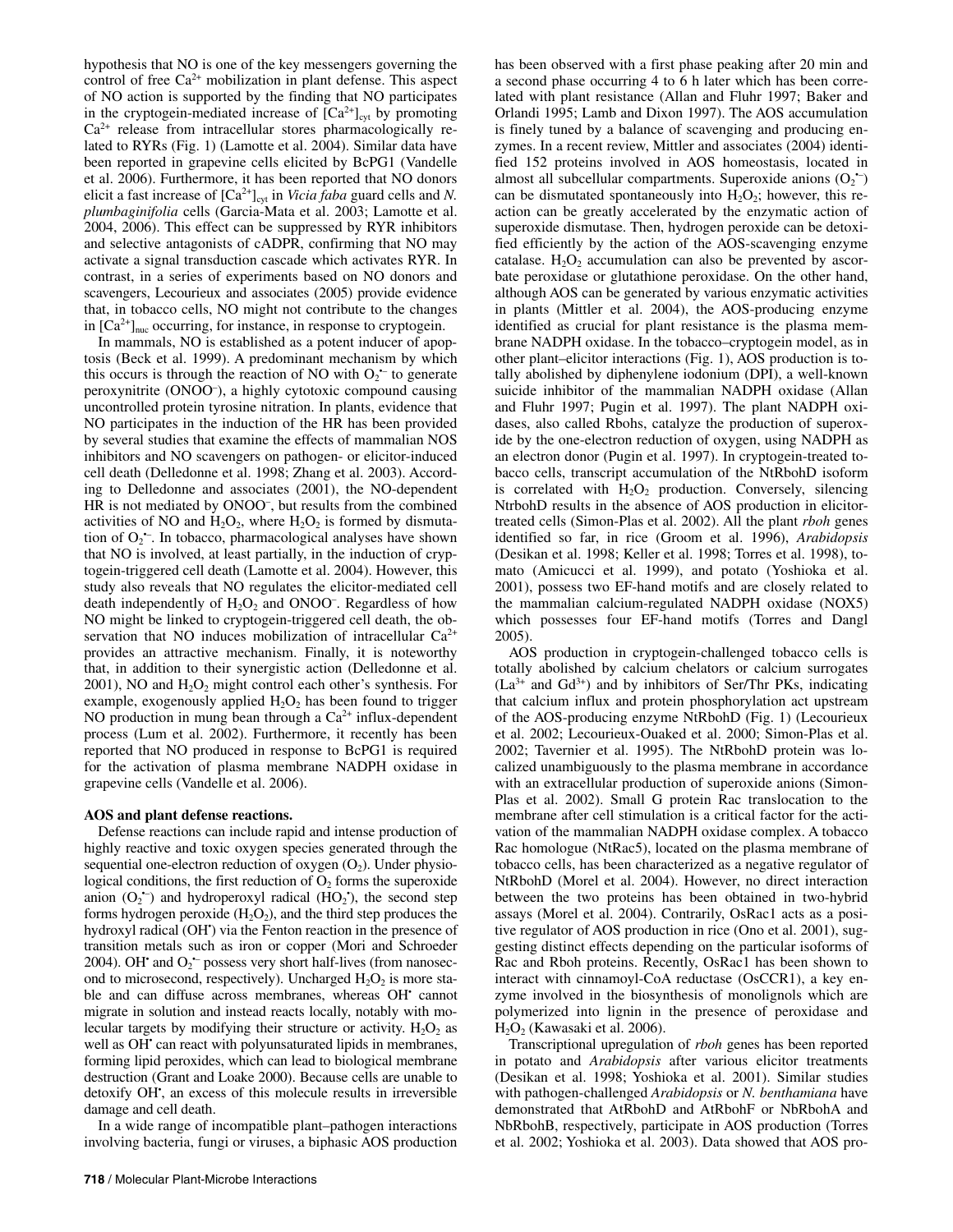duction and downstream effects are dependent on the Rboh isoforms. This suggested that the expression of *rboh* genes (10 *rboh* genes in the *Arabidopsis* genome) and the properties of the corresponding enzymes (subcellular localization, rate, substrate specificity, and affinity) are of importance in determining plant defense responses.

AOS first were thought to be general cell death effectors acting on plants or invaders, because the oxidative burst most often is correlated with the HR (Apel and Hirt 2004) and AOS bactericidal effects are well known (Mehdy 1994). Indeed, lowering catalase or ascorbate peroxidase activities by genesilencing strategies highlights the role of  $H_2O_2$  in stopping pathogen spread (Dat et al. 2003; Mittler et al. 1999). In cryptogein-treated tobacco plants,  $H_2O_2$  plays an essential role in the execution of plant cell death by provoking an AOS-mediated lipid peroxidation under light conditions (Montillet et al. 2005). However, under dark conditions, the cryptogeininduced cell death is  $H_2O_2$  independent but correlates with a 9lipoxygenase (LOX)-dependent massive production of free fatty acid hydroperoxides (Montillet et al. 2005; Rustérucci et al. 1999). This active lipid peroxidation is sufficient to trigger plant HR, as demonstrated by using a *9-LOX* antisense strategy (Rancé et al. 1998). Other studies indicated an absence of strict correlation between AOS production and cell death: for example, although AtRbohD is mostly responsible for  $H_2O_2$ production compared with AtRbohF, plant cell death is more compromised in the *AtrbohF* mutant than in the *AtrbohD* mutant challenged by avirulent *Pseudomonas syringae* DC3000 expressing the AvrRpm1 elicitor (Torres et al. 2002).

AOS are also versatile signaling molecules that mediate gene responses to developmental cues as well as abiotic and biotic environmental stresses (Apel and Hirt 2004; Laloi et al. 2004). In signal transduction pathways induced by pathogens or elicitors, AOS participated in MAPK activation (see above), generation of  $Ca^{2+}$  variations (see above), and modifications of the cellular redox state; these last two events generally were monitored after  $H_2O_2$  accumulation (Rentel and Knight 2004). In plants, the redox state regulates NPR1, an essential activator of SA-dependent defense responses. NPR1 accumulates in the cytosol as an inactive oligomer maintained by disulfide bridges; after elicitation, its reduction releases monomeric units that move to the nucleus and interact with the reduced TGA1 transcription factor which, in turn, activates the SAdependent defense gene expression (Després et al. 2003; Mou et al. 2003). Thus, the AOS signaling cascade initiates a global transcriptome shift to execute appropriate genetic programs. *Arabidopsis* cells treated with  $H_2O_2$  showed changes in the expression profiles of 175 genes (out of 11,000 on the microarray). The AOS-induced genes encode antioxidant enzymes, proteins associated with defense or signaling functions such as kinases or transcription factors (Desikan et al. 2001b). Furthermore, microarray profiling experiments on catalase-silenced plants have highlighted a cluster of  $H_2O_2$ -responsive genes, outlining pathways that seem to be involved in cell death (Gechev and Hille 2005; Vandenabeele et al. 2003). In addition to the effect of AOS on gene expression, the oxidative burst also orchestrates plant defense responses by reinforcing plant cell walls via oxidative cross-linking of soluble proteins (Bradley et al. 1992; Brisson et al. 1994) and increasing lignification (Bruce and West 1989; Kawasaki et al. 2006). The way these defense processes are coordinated in time and space is thought to prevent the pathogen from spreading.

#### **Conclusion.**

Complementary approaches in cell biology, biochemistry, and genetics using cell suspensions and whole plants have permitted identification of numerous events and proteins or genes

involved in the signaling cascades immediately downstream of elicitor perception. Much work is still to be done before getting a general overview of plant defense signaling, including perception of elicitors, because most of the elicitor binding sites have not been characterized at the molecular level. The signal propagation does not follow a simple linear pathway (e.g., Fig. 1, scheme for cryptogein-induced signaling events) but, instead, is amplified through a complex network with many branches, each being controlled by a combination of second messengers including free calcium, AOS, NO, cytosolic pH and membrane potential changes, cGMP, cADPR, SA, JA, ethylene, and probably metabolites of primary metabolism. Furthermore, the important changes in the pentose phosphate pathway and the Krebs cycle in the first minutes after elicitor perception (Pugin et al. 1997), together with the inhibition of sugar transporters and of mitochondrial activities (Bourque et al. 2002), are bound to influence cell behavior. However, the attribution of a defense function to a particular protein or gene or second messenger is a complex problem whatever the approach used. For instance, while triggering defense responses, elicitors also induce abiotic stresses. Indeed, it has very often been reported that, by changing ion fluxes, elicitors induce osmotic pressure changes and cell plasmolysis. Thus, by studying the defense responses triggered by elicitors, we monitored events and activated or inhibited proteins that are also part of other signaling pathways. Moreover, not only does crosstalk between abiotic and biotic stresses occur, but crosstalk between defense pathways and physiological pathways, including development and hormone signaling pathways, also occurs (Lam 2004; Lorrain et al. 2003). It also should be taken into account that the induction of a signaling pathway can trigger its own negative feedback. For instance, during HR, cells activate or repress proteins or genes involved in cell survival, and many genes identified by genetic approaches aimed at identifying genes involved in the HR are, in fact, negative regulators of cell death (Tronchet et al. 2001).

Another crucial element that conditions the specificity of the response is the distribution of second messengers and targeted proteins in time and space. For instance, the output response of  $Ca<sup>2+</sup>$ -dependent pathways relies upon the subcellular localization, lag time, duration, intensity, and frequency of the  $\text{[Ca]}_{\text{cvt}}$ rise ("calcium signature"). Taking into account the low diffusion rate of calcium, calcium-responding proteins may be closely linked to calcium channels localized in both plasma membranes and calcium internal store membranes, thus building a complex molecular scaffold able to translate a particular signal. One indication for the requirement of localized molecular modules is provided by experiments in which calcium ionophores were used to mimic elicitor-induced calcium influx. Calcium ionophores, which deliver  $Ca^{2+}$  independently of cellular processes and might be randomly incorporated in membranes, are unable to trigger defense reactions (Tavernier et al. 1995). Signaling transduction steps relying on second messengers with short half-lives, such as AOS and NO, should be particularly dependent on second messenger spatiotemporal production. In addition, AOS and NO also can combine and act in conjunction with calcium. Thus, as suggested by different authors, the complexity of signal integration, together with the amount of data from different signaling pathways, in different plant species, and in a wide range of developmental conditions, requires computer communication systems and models for the representation and analysis of signal transduction networks (Genoud and Metraux 1999; Rzhetsky et al. 2000; Trevino Santa Cruz et al. 2005). Consequently, databases for plant signaling networks are emerging and will be useful to integrate at the cellular level the relationships between individual components that have been identified independently.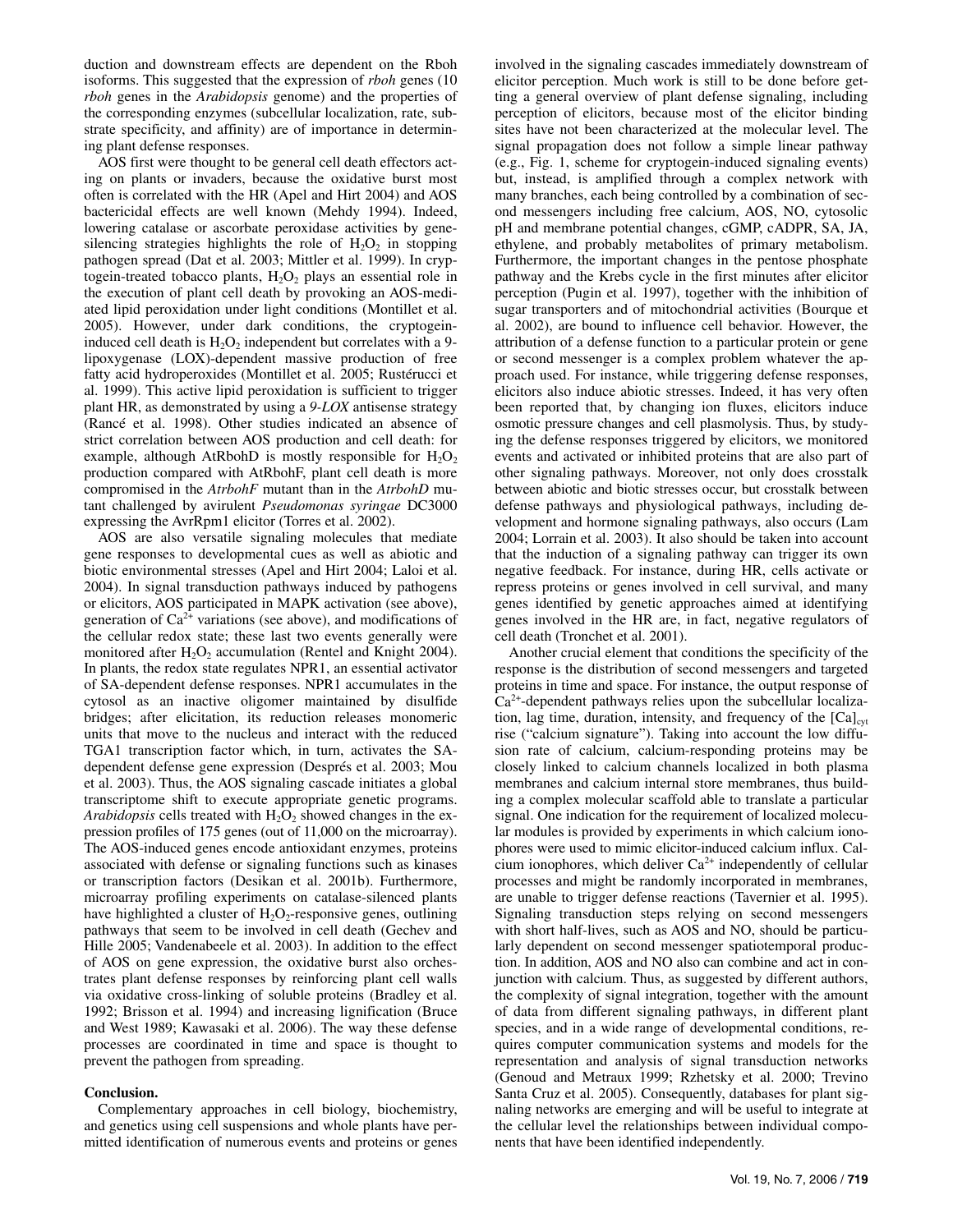Because plant diseases cause billions of dollars in harvest loss annually with severe consequences for humans, particularly in developing countries, a major research initiative lies in the use of disease-resistant plants or in inducing resistance. One of the most convenient and environmentally soundest ways of limiting plant disease consists of conventional resistance breeding programs using disease-resistant cultivars possessing *R* genes. Additionally, pesticides make it possible to limit pathogen development and crop losses. However, the emergence of resistant pathogen strains, the demand for good quality food, and human health preservation compromise the use of pesticides. In Europe, vineyards, which cover approximately 1% of cultivated surfaces, use half of the chemicals spread on fields (copper included); that is, 120,000 tons per year. Different pesticides recently have been forbidden in Europe; for instance, arsenite, which was the sole efficient chemical against trunk diseases due to fungi, including Escaand Eutypa diseases. Therefore, activating defense responses by using elicitors should be an alternative method in order to replace or reduce chemical applications. Elicitors have been shown to be efficient when sprayed on leaves or added in the soil (Aziz et al. 2003; Gorlach et al. 1996; Moffat 2001). Some inducers of defense responses, such as β-aminobutyric acid (BABA), do not trigger any detectable effect by themselves but, instead, act through potentiation of defense (a mechanism called priming) when the plant is challenged by a pathogen (Hamiduzzaman et al. 2005). How these compounds potentiate the defense response is under investigation. Compared with common elicitors, these inducers have the advantage of reducing the physiological fitness cost. Another problem encountered is the ability of these compounds to penetrate the tissues. Depending on their chemical nature, hydrophilic character, and molecular mass, plant cuticles and cell walls may prevent them from reaching plasma membranes or internal targets. In these conditions, efficient adjuvants have to be identified to have a chance of protecting crops successfully. For proteinaceous elicitors, the expression of *Avr* transgenes, under the control of plant promoters induced by a range of pathogens, in plants expressing the corresponding *R* genes, should enhance broadspectrum resistance and could be a valuable strategy in the future (McDowell and Woffenden 2003). Another transgenic approach could consist of transiently suppressing the expression of genes which negatively regulate defense response pathways. Thus, studying elicitor-activated signaling pathways is continuing with the purpose of identifying signaling components that could be exploited in the future as switches to activate resistance in order to design efficient strategies to protect crops.

# **ACKNOWLEDGMENTS**

The work in our laboratory has been supported by the Ministère de l'Education Nationale de l'Enseignement Supérieur et de la Recherche, the Institut National de la Recherche Agronomique, and the Conseil Général de Bourgogne. We would like to thank R. Ranjeva, J. Guern for critical readings and suggestions and A. Buchwalter for revising the English. We apologize to those colleagues whose work we were unable to review because of lack of space.

# **LITERATURE CITED**

- Allan, A. C., and Fluhr, R. 1997. Two distinct sources of elicited reactive oxygen species in tobacco epidermal cells. Plant Cell 9:1559-1572.
- Allen, G. J., Muir, S. R., and Sanders, D. 1995. Release of Ca<sup>2+</sup> from individual plant vacuoles by both  $InsP<sub>3</sub>$  and cyclic ADP-ribose. Science 268:735-737.
- Allwood, E. G., Davies, D. R., Gerrish, C., and Bolwell, G. P. 2002. Regulation of CDPKs, including identification of PAL kinase, in biotically stressed cells of French bean. Plant Mol. Biol. 49:533-544.
- Amicucci, E., Gaschler, K., and Ward, J. M. 1999. NADPH oxidase genes

from tomato (*Lycopersicon esculentum*) and curly-leaf pondweed (*Potamogeton crispus*). Plant Biol. 1:524-528.

- Andreasson, E., Jenkins, T., Brodersen, P., Thorgrimsen, S., Petersen, N. H. T., Zhu, S., Qiu, J.-L., Micheelsen, P., Rocher, A., Petersen, M., Newman, A., Nielsen, H. B., Hirt, H., Somssich, I., Mattsson, O., and Mundy, J. 2005. The MAP kinase substrate MKS1 is a regulator of plant defense responses. EMBO (Eur. Mol. Biol. Organ.) J. 24:2579- 2589.
- Apel, K., and Hirt, H. 2004. Reactive oxygen species: Metabolism, oxidative stress, and signal transduction. Annu. Rev. Plant Biol. 55:373-399.
- Asai, T., Tena, G., Plotnikova, J., Willmann, M. R., Chiu, W.-L., Gomez-Gomez, L., Boller, T., Ausubel, F. M., and Sheen, J. 2002. MAP kinase signaling cascade in *Arabidopsis* innate immunity. Nature 415:977-983.
- Aziz, A., Poinssot, B., Daire, X., Adrian, M., Bezier, A., Lambert, B., Joubert, J. M., and Pugin, A. 2003. Laminarin elicits defense responses in grapevine and induces protection against *Botrytis cinerea* and *Plasmopara viticola*. Mol. Plant-Microbe Interact. 16:1118-1128.
- Baker, C. J., and Orlandi, E. W. 1995. Active oxygen in plant pathogenesis. Annu. Rev. Phytopathol. 33:299-321.
- Balagué, C., Lin, B., Alcon, C., Flottes, G., Malmstrom, S., Kohler, C., Neuhaus, G., Pelletier, G., Gaymard, F., and Roby, D. 2003. HML1, an essential signaling component in the hypersensitive response, is a member of the cyclic nucleotide-gated ion channel family. Plant Cell 15:365- 379.
- Barbier-Brygoo, H., Vinauger, M., Colcombet, J., Ephritikhine, G., Frachisse, J.-M., and Maurel, C. 2000. Anion channels in higher plants: Functional characterization, molecular structure and physiological role. Biochim. Biophys. Acta 1465:199-218.
- Beck, K.-F., Eberhardt, W., Franck, S., Huwiler, A., Messmer, U. K., Mühl, H., and Pfeilschifter, J. 1999. Inducible NO synthase: Role in cellular signaling. J. Exp. Biol. 202:645-653.
- Binet, M.-N., Humbert, C., Lecourieux, D., Vantard, M., and Pugin, A. 2001. Disruption of microtubular cytoskeleton induced by cryptogein, an elicitor of hypersensitive response in tobacco cells. Plant Physiol. 125:564-572.
- Blume, B., Nürnberger, T., Nass, N., and Scheel, D. 2000. Receptor-mediated increase in cytoplasmic free calcium required for activation of pathogen defense in parsley. Plant Cell 12:1425-1440.
- Bouché, N., Yellin, A., Snedden, W. A., and Fromm, H. 2005. Plant-specific calmodulin-binding proteins. Annu. Rev. Plant Biol. 56:435-466.
- Bourque, S., Binet, M.-N., Ponchet, M., Pugin, A., and Lebrun-Garcia, A. 1999. Characterization of the cryptogein binding sites on plant plasma membranes. J. Biol. Chem. 274:34699-34705.
- Bourque, S., Lemoine, R., Sequeira-Legrand, A., Fayolle, L., Delrot, S., and Pugin, A. 2002. The elicitor cryptogein blocks glucose transport in tobacco cells. Plant Physiol. 130:2177-2187.
- Bradley, D. J., Kjellbom, P., and Lamb, C. J. 1992. Elicitor- and woundinduced oxidative cross-linking of a proline-rich plant cell wall protein: A novel, rapid defense response. Cell 70:21-30.
- Brisson, L. F., Tenhaken, R., and Lamb, C. 1994. Function of oxidative cross-linking of cell wall structural proteins in plant disease resistance Plant Cell 6:1703-1712.
- Bruce, R. J., and West, C. A. 1989. Elicitation of lignin biosynthesis and isoperoxydase activity by pectic fragments in suspension-cultures of castor bean. Plant Physiol. 91:889-897.
- Brunner, F., Rosahl, S., Lee, J., Rudd, J. J., Geiler, C., Kauppinen, S., Rasmussen, G., Scheel, D., and Nürnberger, T. 2002. Pep-13, a plant defense-inducing pathogen-associated pattern from *Phytophthora* transglutaminases. EMBO (Eur. Mol. Biol. Organ.) J. 21:6681-6688.
- Cheong, Y. H., Moon, B. C., Kim, J. K., Kim, C. Y., Kim, M. C., Kim, I. H., Park, C. Y., Kim, J. C., Park, B. O., Koo, S. C., Yoon, H. W., Chung, W. S., Lim, C. O., Lee, S. Y., and Cho, M. J. 2003. BWMK1, a rice mitogen-activated protein kinase, locates in the nucleus and mediates pathogenesis-related gene expression by activation of a transcription factor. Plant Physiol. 132:1961-1972.
- Chico, J. M., Raices, M., Tellez-Inon, M. T., and Ulloa, R. M. 2002. A calcium-dependent protein kinase is systemically induced upon wounding in tomato plants. Plant Physiol. 128:256-270.
- Clarke, A., Desikan, R., Hurst, R. D., Hancock, J. T., and Neill, S. J. 2000. NO way back: Nitric oxide and programmed cell death in *Arabidopsis thaliana* suspension cultures. Plant J. 24:667-677.
- Clough, S. J., Fengler, K. A., Yu, I. C., Lippok, B., Smith, R. K., and Bent, A. F. 2000. The *Arabidopsis dnd1* "defense, no death" gene encodes a mutated cyclic nucleotide-gated ion channel. Proc. Natl. Acad. Sci. U.S.A. 97:9323-9328.
- Cordeiro, M. C., Piqueras, R., de Oliveira, D. E., and Castresana, C. 1998. Characterization of early induced genes in *Arabidopsis thaliana* responding to bacterial inoculation: Identification of centrin and of a novel protein with two regions related to kinase domains. FEBS (Fed. Eur. Biol. Soc.) Lett. 434:387-393.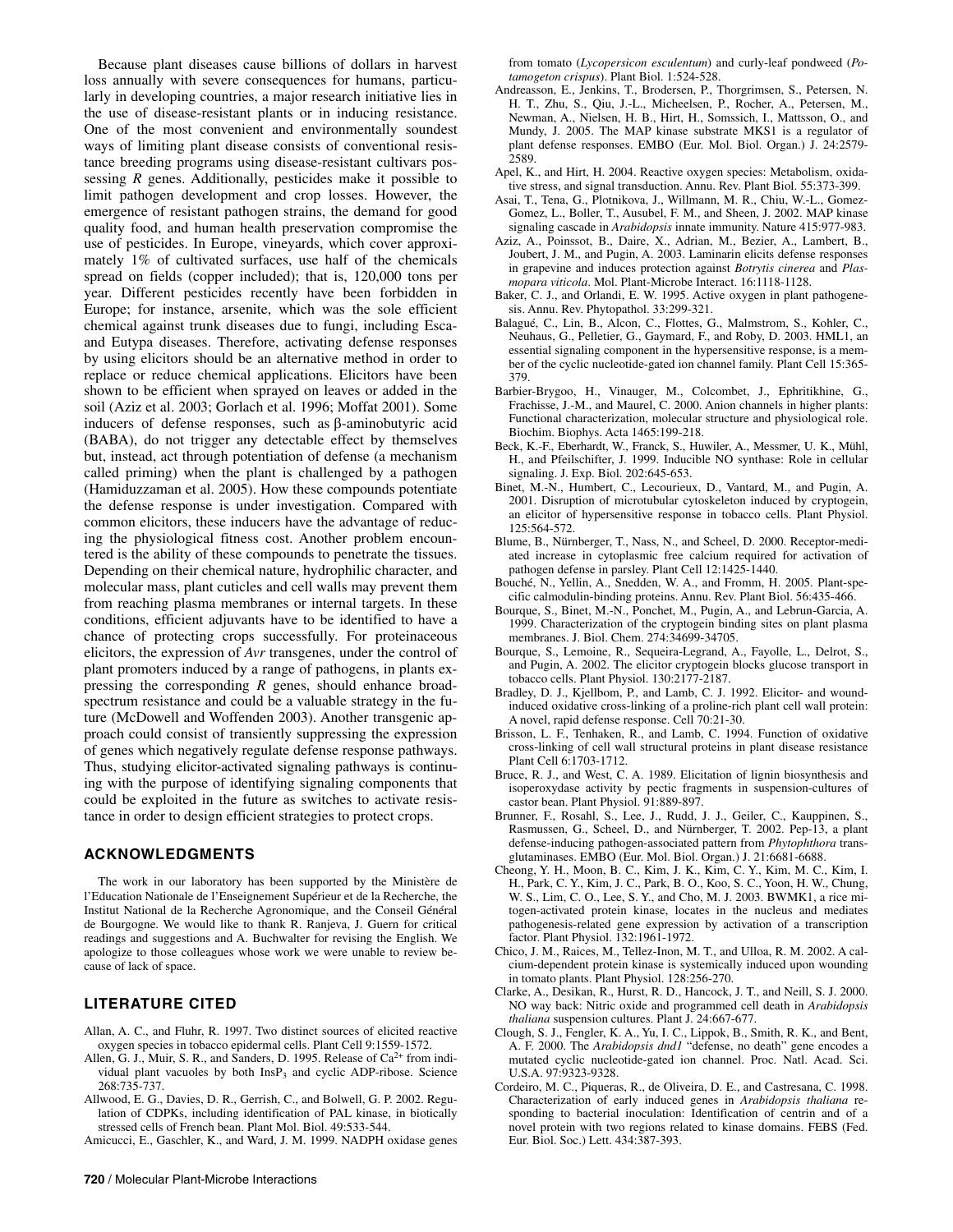- Corpas, F. J., Barroso, J. B., Carreras, A., Quiros, M., Leon, A. M., Romero-Puertas, M. C., Esteban, F. J., Valderrama, R., Palma, J. M., Sandalio, L. M., Gomez, M., and del Rio, L. A. 2004. Cellular and subcellular localization of endogenous nitric oxide in young and senescent pea plants. Plant Physiol. 136:2722-2733.
- Dangl, J. L., and Jones, J. D. 2001. Plant pathogens and integrated defence responses to infection. Nature 411:826-833.
- Dat, J. F., Pellinen, R., Beeckman, T., Van De Cote, B., Langebartels, C., Kangasjarvi, J., Inze, D., and Van Breusegem, F. 2003. Changes in hydrogen peroxide homeostasis trigger an active cell death process in tobacco. Plant J. 33:621-632.
- Delledonne, M. 2005. NO news is good news for plants. Curr. Opin. Plant Biol. 8:390-396.
- Delledonne, M., Xia, Y., Dixon, R. A., and Lamb, C. 1998. Nitric oxide functions as a signal in plant disease resistance. Nature 394:585-588.
- Delledonne, M., Zeier, J., Marocco, A., and Lamb, C. 2001. Signal interactions between nitric oxide and reactive oxygen intermediates in the plant hypersensitive disease resistance response. Proc. Natl. Acad. Sci. U.S.A. 98:13454-13459.
- del Pozo, O., Pedley, K. F., and Martin, G. B. 2004. MAPKKKalpha is a positive regulator of cell death associated with both plant immunity and disease. EMBO (Eur. Mol. Biol. Organ.) J. 23:3072-3082.
- Desikan, R., Burnett, E. C., Hancock, J. T., and Neill, S. J. 1998. Harpin and hydrogen peroxide induce the expression of a homologue of gp91 phox in *Arabidopsis thaliana* suspension cultures. J. Exp. Bot. 49:1767- 1771.
- Desikan, R., Hancock, J. T., Ichimura, K., Shinozaki, K., and Neill, S. J. 2001a. Harpin induces activation of the *Arabidopsis* mitogen-activated protein kinases AtMPK4 and AtMPK6. Plant Physiol. 126:1579-1587.
- Desikan, R., Mackerness, S., Hancock, J. T., and Neill, S. J. 2001b. Regulation of the *Arabidopsis* transcriptome by oxidative stress. Plant Physiol. 127:159-172.
- Després, C., Chubak, C., Rochon, A., Clark, R., Bethune, T., Desveaux, D., and Fobert, P. R. 2003. The Arabidopsis NPR1 disease resistance protein is a novel cofactor that confers redox regulation of DNA binding activity to the basic domain/leucine zipper transcription factor TGA1. Plant Cell 15:2181-2191.
- D'Ovidio, R., Mattei, B., Roberti, S., and Bellincampi, D. 2004. Polygalacturonases, polygalacturonase-inhibiting proteins and pectic oligomers in plant-pathogen interactions. BBA–Proteins Proteom. 1696:237-244.
- Droillard, M.-J., Güclü, J., Le Caer, J.-P., Mathieu, Y., Guern, J., and Laurière, C. 1997. Identification of calreticulin-like protein as one of the phosphoproteins modulated in response to oligogalacturonides in tobacco cells. Planta 202:341-348.
- Durner, J., Wendehenne, D., and Klessig, D. F. 1998. Defense gene induction in tobacco by nitric oxide, cyclic GMP, and cyclic ADP-ribose. Proc. Natl. Acad. Sci. U.S.A. 95:10328-10333.
- Ebel, J. 1998. Oligoglucoside elicitor-mediated activation of plant defense. BioEssays 20:569-576.
- Ebel, J., Bhagwat, A. A., Cosio, E. G., Feger, M., Kissel, U., Mithöfer, A., and Waldmüller, T. 1995. Elicitor-binding proteins and signal transduction in the activation of a phytoalexin defense response. Can. J. Bot. 73:506-510.
- Ekengren, S. K., Liu, Y., Schiff, M., Dinesh-Kumar, S. P., and Martin, G. B. 2003. Two MAPK cascades, NPR1, and TGA transcription factors play a role in Pto-mediated disease resistance in tomato. Plant J. 36:905-907.
- El-Maarouf, H., Barny, M. A., Rona, J. P., and Bouteau, F. 2001. Harpin, a hypersensitive response elicitor from *Erwinia amylovora*, regulates ion channel activities in *Arabidopsis thaliana* suspension cells. FEBS (Fed. Eur. Biol. Soc.) Lett. 497:82-84.
- Enkerli, J., Felix, G., and Boller, T. 1999. The enzymatic activity of fungal xylanase is not necessary for its elicitor activity. Plant Physiol. 121:391- 398.
- Flor, H. H. 1947. Inheritance of reaction to rust in flax. J. Agric. Res. 74:241-262.
- Foissner, I., Wendehenne, D., Langebartels, C., and Durner, J. 2000. *In vivo* imaging of an elicitor-induced nitric oxide burst in tobacco. Plant J. 23:817-824.
- Frye, C. A., Tang, D., and Innes, R. W. 2001. Negative regulation of defense responses in plants by a conserved MAPKK kinase. Proc. Natl. Acad. Sci. U.S.A. 98:373-378.
- Garcia-Mata, C., Gay, R., Sokolovski, S., Hills, A., Lamattina, L., and Blatt, M. R. 2003. Nitric oxide regulates  $K^+$  and  $Cl^-$  channels in guard cells through a subset of abscisic acid-evoked signaling pathways. Proc. Natl. Acad. Sci. U.S.A. 100:11116-11121.
- Gechev, T. S., and Hille, J. 2005. Hydrogen peroxide as a signal controlling plant programmed cell death. J. Cell Biol. 168:17-20.
- Geelen, D., Lurin, C., Bouchez, D., Frachisse, J.-M., Lelievre, F., Courtial, B., Barbier-Brygoo, H., and Maurel, C. 2000. Disruption of putative an-

ion channel gene *AtCLC-*α in *Arabidopsis* suggests a role in the regulation of nitrate content. Plant J. 21:259-267.

- Gelli, A., Higgins, V. J., and Blumwald, E. 1997. Activation of plant plasma membrane  $Ca^{2+}$ -permeable channels by race-specific fungal elicitors. Plant Physiol. 113:269-279.
- Genoud, T., and Metraux, J. P. 1999. Crosstalk in plant cell signaling: Structure and function of the genetic network. Trends Plant Sci. 4:503-507.
- Gomez-Gomez, L., and Boller, T. 2000. FLS2: An LRR receptor-like kinase involved in the perception of the bacterial elicitor flagellin in *Arabidopsis*. Mol. Cell 5:1003-1011.
- Gorlach, J., Volrath, S., Knauf-Beiter, G., Hengy, G., Beckhove, U., Kogel, K. H., Oostendorp, M., Staub, T., Ward, E., Kessmann, H., and Ryals, J. 1996. Benzothiadiazole, a novel class of inducers of systemic acquired resistance, activates gene expression and disease resistance in wheat. Plant Cell 8:629-643.
- Grant, J. J., and Loake, G. J. 2000. Role of reactive oxygen intermediates and cognate redox signaling in disease resistance. Plant Physiol. 124:21-30.
- Groom, O. J., Torres, M. A., Fordham-Skelton, P., Hammond-Kosak, K. E., Robinson, N. J., and Jones, J. D. G. 1996. *RbohA*, a rice homologue of the mammalian *gp91phox* respiratory burst oxidase gene. Plant J. 10:515-522.
- Gross, P., Julius, C., Schmelzer, E., and Hahlbrock, K. 1993. Translocation of cytoplasm and nucleus to fungal penetration sites is associated with depolymerization of microtubules and defence gene activation in infected, cultured parsley cells. EMBO (Eur. Mol. Biol. Organ.) J. 12:1735-1744.
- Gu, Y.-Q., Yang, C., Thara, V. K., Zhou, J., and Martin, G. B. 2000. *Pti4* is induced by ethylene and salicylic acid, and its product is phosphorylated by the Pto kinase. Plant Cell 12:771-785.
- Guo, F.-Q., and Crawford, N. M. 2005. *Arabidopsis* nitric ocide synthase1 is targeted to mitochondria and protects against oxidative damage and dark-induced senescence. Plant Cell 17:3436-3450.
- Guo, F.-Q., Okamoto, M., and Crawford, N. M. 2003. Identification of a plant nitric oxide synthase gene involved in hormonal signaling. Science 302:100-103.
- Hamiduzzaman, M. M., Jakab, G., Barnavon, L., Neuhaus, J. M., and Mauch-Mani, B. 2005. β-Aminobutyric acid-induced resistance against downy mildew in grapevine acts through the potentiation of callose formation and jasmonic acid signaling. Mol. Plant-Microbe Interact. 18:819-829.
- Heo, W. D., Lee, S. H., Kim, M. C., Kim, J. C., Chung, W. S., Chun, H. J., Lee, K. J., Park, C. Y., Park, H. C., Choi, J. Y., and Cho, M. J. 1999. Involvement of specific calmodulin isoforms in salicylic acid-independent activation of plant disease resistance responses Proc. Natl. Acad. Sci. U.S.A. 96:766-771.
- Hetherington, A. M., and Brownlee, C. 2004. The generation of  $Ca^{2+}$  signals in plants. Annu. Rev. Plant Biol. 55:401-427.
- Hrabak, E. M., Chan, C. W. M., Gribskov, M., Harper, J. F., Choi, J. H., Halford, N., Kudla, J., Luan, S., Nimmo, H. G., Sussman, M. R., Thomas, M., Walker-Simmons, K., Zhu, J.-K., and Harmon, A. C. 2003. The *Arabidopsis* CDPK-SnRK superfamily of protein kinases. Plant Physiol. 132:660-680.
- Hughes, F. M. J., Bortner, C. D., Purdy, G. D., and Cidlowski, J. A. 1997. Intracellular K<sup>+</sup> suppresses the activation of apoptosis in lymphocytes. J. Biol. Chem. 272:30567-30576.
- Jabs, T., Tschöpe, M., Colling, C., Hahlbrock, K., and Scheel, D. 1997. Elicitor-stimulated ion fluxes and  $O_2$ <sup>-</sup> from the oxidative burst are essential components in triggering defense gene activation and phytoalexin synthesis in parsley. Proc. Natl. Acad. Sci. U.S.A. 94:4800-4805.
- Jakobek, J. L., Smith-Becker, J. A., and Lindgren, P. B. 1999. A bean cDNA expressed during a hypersensitive reaction encodes a putative calcium-binding protein. Mol. Plant-Microbe Interact. 12:712-719.
- Jambunathan, N., and McNellis, T. W. 2003. Regulation of *Arabidopsis* COPINE 1 gene expression in response to pathogens and abiotic stimuli. Plant Physiol. 132:1370-1381.
- Jambunathan, N., Siani, J. M., and McNellis, T. W. 2001. A humidity-sensitive *Arabidopsis* copine mutant exhibits precocious cell death and increased disease resistance. Plant Cell 13:2225-2240.
- Jia, Y., McAdams, S. A., Bryan, G. T., Hershey, H. P., and Valent, B. 2000. Direct interaction of resistance gene and avirulence gene products confers rice blast resistance. EMBO (Eur. Mol. Biol. Organ.) J. 19:4004- 4014.
- Jin, H., Axtell, M. J., Dahlbeck, D., Ekwanna, O., Zhang, S., Staskawicz, B., and Baker, B. 2002. NPK1, an MEKK1-like mitogen-activated protein kinase kinase kinase, regulates innate immunity and development in plants. Dev. Cell 3:291-297.
- Jin, H., Liu, Y., Yang, K.-Y., Kim, C. Y., Baker, B., and Zhang, S. 2003. Function of a mitogen-activated protein kinase pathway in *N*-gene mediated resistance in tobacco. Plant J. 33:719-731.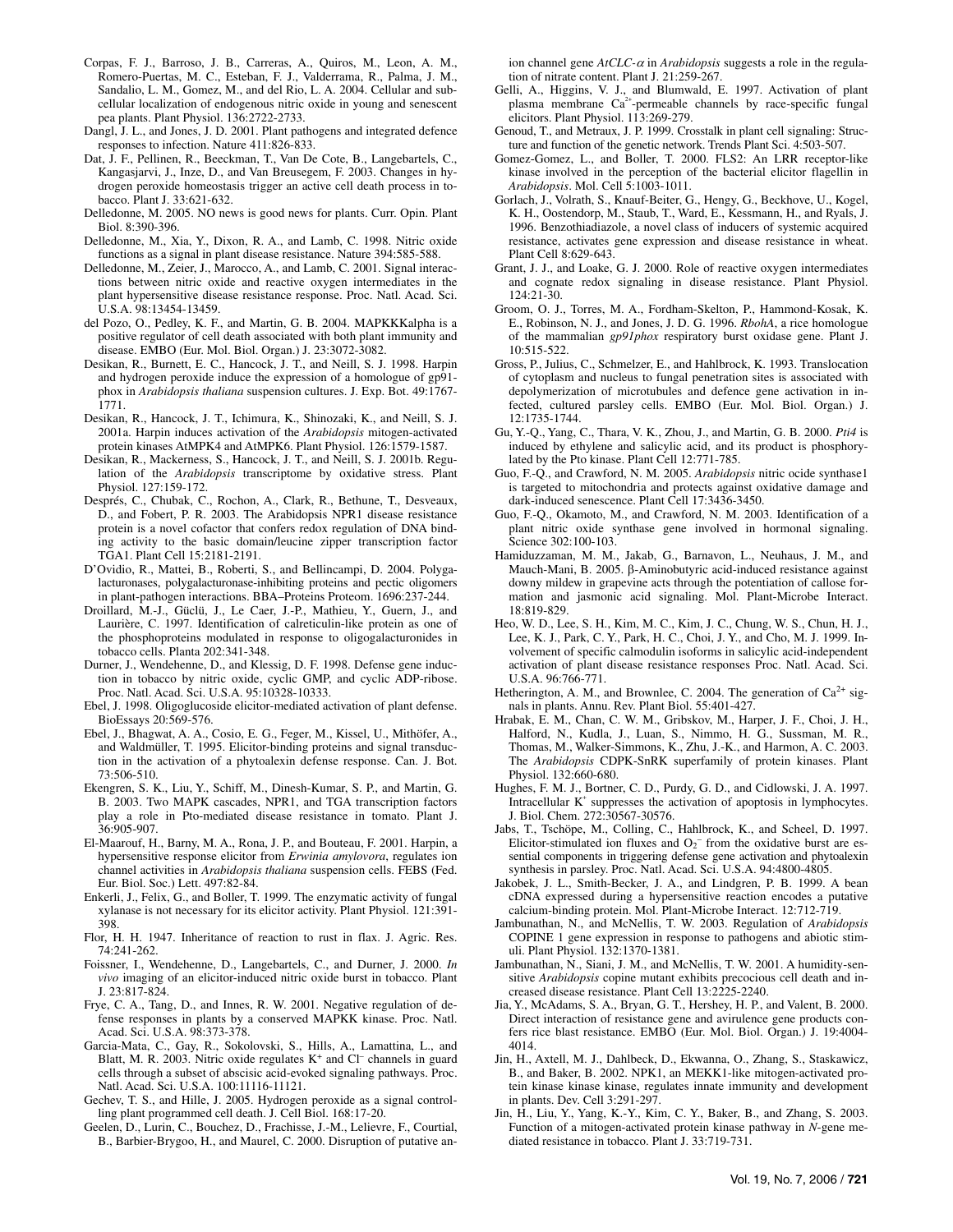- Jonak, C., Okrész, L., Bögre, L., and Hirt, H. 2002. Complexity, cross-talk and integration of plant MAP kinase signaling. Curr. Opin. Plant Biol. 5:415-424.
- Joosten, M. H. A. J., and de Wit, P. J. G. M. 1999. The tomato *Cladosporium fulvum* interaction: A Versatile Experimental System to Study Plant-Pathogen Interactions. Annu. Rev. Phytopathol. 37:335-367.
- Kadota, Y., Furuichi, T., Ogasawara, Y., Goh, T., Higashi, K., Muto, S., and Kuchitsu, K. 2004. Identification of putative voltage-dependent  $Ca^{2+}$ permeable channels involved in cryptogein-induced  $Ca^{2+}$  transients and defense responses in tobacco BY-2 cells. Biochem. Biophys. Res. Commun. 317:823-830.
- Katou, S., Yoshioka, H., Kawakita, K., Rowland, O., Jones, J. D. G., Mori, H., and Doke, N. 2005. Involvement of PPS3 phosphorylated by elicitor-responsive mitogen-activated protein kinases in the regulation of plant cell death. Plant Physiol. 139:1914-1926.
- Kawasaki, T., Koita, H., Nakatsubo, T., Hasegawa, K., Wakabayashi, K., Takahashi, H., Umemura, K., Umezawa, T., and Shimamoto, K. 2006. Cinnamoyl-CoA reductase, a key enzyme in lignin biosynthesis, is an effector of small GTPase Rac in defense signaling in rice. Proc. Natl. Acad. Sci. U.S.A. 103:230-235.
- Keen, N. T., Partridge, J., and Zaki, A. I. 1972. Pathogen-produced elicitor of a chemical defense mechanism in soybeans monogenetically resistant to *Phytophthora megasperma* var. *glycinea*. (Abstr.) Phytopathology 62:768.
- Keller, T., Damude, H. G., Werner, D., Doerner, P., Dixon, R. A., and Lamb, C. 1998. A plant homolog of the neutrophil NADPH oxidase *gp91<sup>phox</sup>* subunit gene encodes a plasma membrane protein with Ca<sup>2+</sup> binding motifs. Plant Cell 10:255-266.
- Kim, C.-Y., and Zhang, S. 2004. Activation of a mitogen-activated protein kinase cascade induces WRKY family of transcription factors and defense genes in tobacco. Plant J. 38:142-151.
- Klüsener, B., Young, J. J., Murata, Y., Allen, G. J., Mori, I. C., Hugouvieux, V., and Schroeder, J. I. 2002. Convergence of calcium signaling pathways of pathogenic elicitors and abscisic acid in *Arabidopsis* guard cells. Plant Physiol. 130:2152-2163.
- Kobayashi, Y., Kobayashi, I., Funaki, Y., Fujimoto, S., Takemoto, T., and Kunoh, H. 1997. Dynamic reorganization of microfilaments and microtubules is necessary for the expression of non-host resistance in barley coleoptile cells. Plant J. 11:525-537.
- Kovtun, Y., Chiu, W.-L., Tena, G., and Sheen, J. 2000. Functional analysis of oxidative stress-activated mitogen activated protein kinase cascade in plants. Proc. Natl. Acad. Sci. U.S.A. 97:2940-2945.
- Kumar, D., and Klessig, D. F. 2000. Differential induction of tobacco MAP kinases by the defense signals nitric oxide, salicylic acid, ethylene, and jasmonic acid. Mol. Plant-Microbe Interact. 13:347-351.
- Kurusu, T., Yagala, T., Miyao, A., Hirochika, H., and Kuchitsu, K. 2005. Identification of a putative voltage-gated  $Ca^{2+}$  channel as a key regulator of elicitor-induced hypersensitive cell death and mitogen-activated protein kinase activation in rice; Plant J. 42:798-809.
- Lacomme, C., and Roby, D. 1999. Identification of new early markers of the hypersensitive response in *Arabidopsis thaliana*. FEBS (Fed. Eur. Biol. Soc.) Lett. 459:149-153.
- Laloi, C., Apel, K., and Danon, A. 2004. Reactive oxygen signaling: The latest news. Curr. Opin. Plant Biol. 7:323-328.
- Lam, E. 2004. Controlled cell death, plant survival and development. Nat. Rev. Mol. Cell Biol. 5:305-315.
- Lamb, C., and Dixon, R. 1997. The oxidative burst in plant disease resistance. Annu. Rev. Plant Physiol. Plant Mol. Biol. 48:251-275.
- Lamotte, O., Gould, K., Lecourieux, D., Sequeira-Legrand, A., Lebrun-Garcia, A., Dürner, J., Pugin, A., and Wendehenne, D. 2004. Analysis of nitric oxide signaling functions in tobacco cells challenged by the elicitor cryptogein. Plant Physiol. 135:516-529.
- Lamotte, O., Courtois, C., Dobrowolska, G., Besson, A., Pugin, A., and Wendehenne, D. 2006. Mechanisms of nitric oxide-induced increase of free cytosolic Ca2+ concentration in *Nicotiana plumbaginifolia* cells. Free Rad. Biol. Med. 40:1369-1376.
- Laxalt, A. M., and Munnik, T. 2002. Phospholipid signaling in plant defence. Curr. Opin. Plant Biol. 5:332-338.
- Lebrun-Garcia, A., Ouaked, F., Chiltz, A., and Pugin, A. 1998. Activation of MAPK homologues by elicitors in tobacco cells. Plant J. 15:773-781.
- Lecourieux, D., Mazars, C., Pauly, N., Ranjeva, R., and Pugin, A. 2002. Analysis and effects of cytosolic free calcium elevations in response to elicitors in *Nicotiana plumbaginifolia* cells. Plant Cell 14:2627-2641.
- Lecourieux, D., Lamotte, O., Bourque, S., Wendehenne, D., Mazars, C., Ranjeva, R., and Pugin, A. 2005. Proteinaceous and oligosaccharidic elicitors induce different calcium signatures in the nucleus of tobacco cells. Cell Calcium 38:527-538.
- Lecourieux-Ouaked, F., Pugin, A., and Lebrun-Garcia, A. 2000. Phosphoproteins involved in the signal transduction of cryptogein, an elicitor of defense reactions in tobacco. Mol. Plant-Microbe Interact. 13:821-829.
- Lee, J., Klessig, D. F., and Nürnberger, T. 2001. A harpin binding site in tobacco plasma membranes mediates activation of the pathogenesis-related gene HIN1 independent of extracellular calcium but dependent on mitogen-activated protein kinase activity. Plant Cell 13:1079-1093.
- Leister, R. T., and Katagiri, F. 2000. A resistance gene product of the nucleotide binding site–leucine rich repeats class can form a complex with bacterial avirulence proteins in vivo. Plant J. 22:345-354.
- Levine, A., Pennell, R. I., Alvarez, M. E., Palmer, R., and Lamb, C. 1996. Calcium-mediated apoptosis in a plant hypersensitive disease resistance response. Curr. Biol. 6:427-437.
- Levy, M., Wang, Q., Kaspi, R., Parrella, M. P., and Abel, S. 2005. Arabidopsis IQD1, a novel calmodulin-binding nuclear protein, stimulates glucosinolate accumulation and plant defense. Plant J. 43:79-96.
- Ligterink, W., Kroj, T., zur Nieden, U., Hirt, H., and Scheel, D. 1997. Receptor-mediated activation of a MAP kinase in pathogen defense of plants. Science 276:2054-2057.
- Lindermayr, C., Saalbach, G., and Durner, J. 2005. Proteomic identification of S-nitrosylated proteins in *Arabidopsis*. Plant Physiol. 137:921- 930.
- Link, V. L., Hofmann, M., Sinha, A. K., Ehness, R., Strnad, M., and Roitsch, T. 2002. Biochemical evidence for the activation of distinct subsets of mitogen-activated protein kinases by voltage and defenserelated stimuli. Plant Physiol. 128:271-281.
- Liu, G.-Z., Pi, L.-Y., Walker, J. C., Ronald, P. C., and Song, W.-Y. 2002. Biochemical characterization of the kinase domain of the rice disease resistance receptor-like kinase XA21. J. Biol. Chem. 277:20264-20269.
- Liu, Y., Schiff, M., and Dinesh-Kumar, S. P. 2004. Involvement of MEK1 MAPKK, NTF6 MAPK, WRKY/MYB transcription factors, COI1 and CTR1 in N-mediated resistance to tobacco mosaic virus. Plant J. 38:800-809.
- Liu, Y., and Zhang, S. 2004. Phosphorylation of 1-aminocyclopropane-1 carboxylic acid synthase by MPK6, a stress-responsive mitogen-activated protein kinase, induces ethylene biosynthesis in *Arabidopsis*. Plant Cell 16:3386-3399.
- Lorrain, S., Vailleau, F., Balagué, C., and Roby, D. 2003. Lesion mimic mutants: Key for deciphering cell death and defense pathways in plants? Trends Plant Sci. 8:263-271.
- Lum, H. K., Butt, Y. K., and Lo, S. C. 2002. Hydrogen peroxide induces a rapid production of nitric oxide in mung bean *(Phaseolus aureus)*. Nitric Oxide 6:205-213.
- Lurin, C., Guclu, J., Cheniclet, C., Carde, J. P., Barbier-Brygoo, H., and Maurel, C. 2000. CLC-Nt1, a putative chloride channel protein of tobacco, co-localizes with mitochondrial membrane markers. Biochem J. 348:291-295.
- Marmagne, A., Rouet, M. A., Ferro, M., Rolland, N., Alcon, C., Joyard, J., Garin, J., Barbier-Brygoo, H., and Ephritikhine, G. 2004. Identification of new intrinsic proteins in *Arabidopsis* plasma membrane proteome. Mol. Cell Proteom. 3:675-691.
- McDowell, J. M., and Woffenden, B. J. 2003. Plant disease resistance genes: Recent insights and potential applications. Trends Biotechnol. 21:178-183.
- Mehdy, M. C. 1994. Active oxygen species in plant defense against pathogens. Plant Physiol. 105:467-472.
- Menke, F. L. H., van Pelt, J. A., Pieterse, C. M. J., and Klessig, D. F. 2004. Silencing of the mitogen-activated protein kinase MPK6 compromises disease resistance in *Arabidopsis*. Plant Cell 16:897-809.
- Menke, F. L. H., Kang, H.-G., Chen, Z., Mee Park, J., Kumar, D., and Klessig, D. F. 2005. Tobacco transcription factor WRKY1 is phosphorylated by the MAP kinase SIPK and mediates HR-like cell death in tobacco. Mol. Plant -Microbe Interact. 10:1027-1034.
- Mithofer, A., and Mazars, C. 2002. Aequorin-based measurements of intracellular  $Ca^{2+}$ -signatures in plant cells. Biol. Proc. Online 4:105-118.
- Mittler, R., Lam, E., Shulaev, V., and Cohen, M. 1999. Signals controlling the expression of cytosolic ascorbate peroxidase during pathogeninduced programmed cell death in tobacco. Plant Mol. Biol. 39:1025- 1035.
- Mittler, R., Vanderauwera, S., Gollery, M., and Van Breusegem, F. 2004. Reactive oxygen network of plants. Trends Plant Sci. 9:490-498.
- Moffat, A. S. 2001. Plant biotechnology. For plants, reproduction without sex may be better. Science 294:2463-2465.
- Montillet, J. L., Chamnongpol, S., Rustérucci, C., Dat, J., Van De Cotte, B., Agnel, J. P., Battesti, C., Inzé, D., Van Breusegem, F., and Trianphylidès, C. 2005. Fatty acid hydroperoxides and  $H_2O_2$  in the execution of hypersensitive cell death in tobacco leaves. Plant Physiol. 138:1516- 1526.
- Moon, H., Lee, B., Choi, G., Shin, D., Prasad, D. T., Lee, O., Kwak, S.-S., Kim, D. H., Nam, J., Hong, J. C., Lee, S. Y., Cho, M. J., Lim, C. O., and Yun, D.-J. 2003. NDP kinase 2 interacts with two oxidative stress-activated MAPKs to regulate cellular redox state and enhances multiple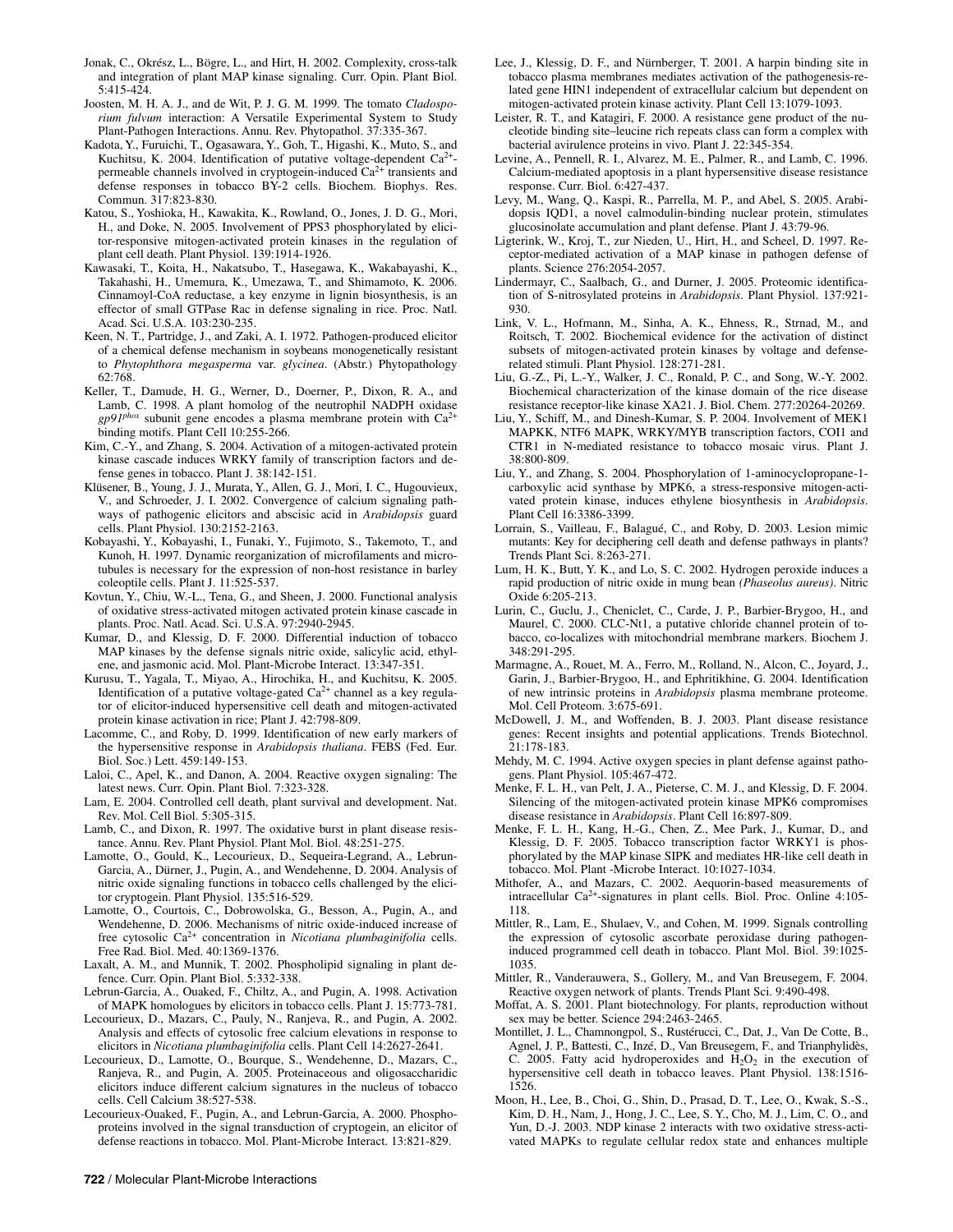stress tolerance in transgenic plants. Proc. Natl. Acad. Sci. U.S.A. 100:358-363.

- Morel, J., Fromentin, J., Blein, J. P., Simon-Plas, F., and Elmayan, T. 2004. Rac regulation of NtrbohD, the oxidase responsible for the oxidative burst in elicited tobacco cell. Plant J. 37:282-293.
- Mori, I. C., and Schroeder, J. I. 2004. Reactive oxygen species activation of plant  $Ca^{2+}$  channels. A signaling mechanism in polar growth, hormone transduction, stress signaling, and hypothetically mechanotransduction. Plant Physiol. 135:702-708.
- Mou, Z., Fan, W. H., and Dong, X. N. 2003. Inducers of plant systemic acquired resistance regulate NPR1 function through redox changes. Cell 113:935-944.
- Murillo, I., Jaeck, E., Cordero, M. J., and Secondo, B. S. 2001. Transcriptional activation of a maize calcium-dependent protein kinase gene in response to fungal elicitors and infection. Plant Mol. Biol. 45:145-158.
- Nakagami, H., Kiegerl, S., and Hirt, H. 2004. OMTK1, a novel MAPKKK, channels oxidative stress signaling through direct MAPK activation. J. Biol. Chem. 279:26959-26966.
- Nimchuk, Z., Eulgem, T., Holt, B. F., and Dangl, J. L. 2003. Recognitin and response in plant immune system. Annu. Rev. Genet. 37:579-609.
- Nühse, T. S., Boller, T., and Peck, S. C. 2003. A plasma membrane syntaxin is phosphorylated in response to the bacterial elicitor flagellin. J. Biol. Chem. 278:45248-45254.
- Nühse, T. S., Stenballe, A., Jensen, O. N., and Peck, S. C. 2004. Phosphoproteomics of the Arabidopsis plasma membrane and a new phosphorylation site database. Plant Cell 16:2394-2405.
- Nürnberger, T., Nennstiel, D., Jabs, T., Sacks, W. R., Halhbrock, K., and Scheel, D. 1994. High affinity binding of a fungal oligopeptide elicitor to parsley plasma membranes triggers multiple defense responses. Cell 78:449-460.
- Nürnberger, T., Brunner, F., Kemmerling, B., and Piater, L. 2004. Innate immunity in plants and animals: Striking similarities and obvious differences. Immunol. Rev. 198:249-266.
- Ono, E., Wong, H. L., Kawasaki, T., Hasegawa, M., Kodama, O., and Shimamoto, K. 2001. Essential role of the small GTPase Rac in disease resistance of rice. Proc. Natl. Acad. Sci. U.S.A. 98:759-764.
- Parani, M., Rudrabhatla, S., Myers, R., Weirich, H., Smith, B., Leaman, D. W., and Goldman, S. L. 2004. Microarray analysis of nitric oxide responsive transcripts in *Arabidopsis.* Plant Biotechnol. J. 2:359-366.
- Peck, S. C., Nuhse, T. S., Hess, D., Iglesias, A., Meins, F., and Boller, T. 2001. Directed proteomics identifies a plant-specific protein rapidly phosphorylated in response to bacterial and fungal elicitors Plant Cell 13:1467-1475.
- Pedley, K. F., and Martin, G. B. 2004. Identification of MAPKs and their possible MAPKK activators involved in the Pto-mediated defense response of tomato. J. Biol. Chem. 279:49229-49235.
- Petersen, M., Brodersen, P., Naested, H., Andreasson, E., Lindhart, U., Johansen, B., Nielsen, H. B., Lacy, M., Austin, M. J., Parker, J. E., Sharma, S. B., Klessig, D. F., Martienssen, R., Mattson, O., Jensen, A. B., and Mundy, J. 2000. *Arabidopsis* MAP kinase 4 negatively regulates systemic acquired resistance. Cell 103:1111-1120.
- Plieth, C. 2005. Calcium: Just another regulator in the machinery of life? Ann. Bot. (Lond). 96:1-8.
- Poinssot, B., Vandelle, E., Bentéjac, M., Adriain, M., Levis, C., Brygoo, Y., Garin, J., Scicilia, F., Coutos-Thévenot, P., and Pugin, A. 2003. The endopolygalacturonase 1 from *Botrytis cinerea* activates grapevine defence reactions unrelated to its enzymatic activity. Mol. Plant-Microbe Interact. 16:553-564.
- Polverari, A., Molesini, B., Pezzotti, M., Buonaurio, R., Marte, M., and Delledonne, M. 2003. Nitric oxide-mediated transcriptional changes in *Arabidopsis thaliana*. Mol. Plant-Microbe Interact. 16:1094-1105.
- Pugin, A., Frachisse, J.-M., Tavernier, E., Bligny, R., Gout, E., Douce, R., and Guern, J. 1997. Early events induced by the elicitor cryptogein in tobacco cells: Involvement of a plasma membrane NADPH oxidase and activation of glycolysis and the pentose phosphate pathway. Plant Cell 9:2077-2091.
- Rabea, E. I., Badawy, M. E.-T., Stevens, C. V., Smagghe, G., and Steurbaut, W. 2003. Chitosan as antimicrobial agent: Applications and mode of action. Biomacromolecules 4:1457-1465.
- Rancé, I., Fournier, J., and Esquerré-Tugayé, M.-T. 1998. The incompatible interaction between *Phytophthora parasitica* var. *nicotianae* race 0 and tobacco is suppressed in transgenic plants expressing antisense lipoxygenase sequences. Proc. Natl. Acad. Sci. U.S.A. 95:6554-6559.
- Reboutier, D., Frankart, C., Vedel, R., Brault, M., Duggleby, R. G., Rona, J. P., Barny, M. A., and Bouteau, F. 2005. A CFTR chloride channel activator prevents HrpNea-induced cell death in *Arabidopsis thaliana* suspension cells. Plant Physiol. Biochem. 43:567-572.
- Reddy, V. S., and Reddy, A. S. 2004. Proteomics of calcium-signaling components in plants. Phytochemistry 65:1745-1776.

Ren, D., Yang, H., and Zhang, S. 2002. Cell death mediated by MAPK is

associated with hydrogen peroxide production in *Arabidopsis*. J. Biol. Chem. 277:559-565.

- Rentel, M. C., and Knight, M. R. 2004. Oxidative stress-induced calcium signaling in *Arabidopsis.* Plant Physiol. 135:1471-1479.
- Rentel, M. C., Lecourieux, D., Ouaked, F., Usher, S. L., Petersen, L., Okamoto, H., Knight, H., Peck, S. C., Grierson, C. S., Hirt, H., and Knight, M. R. 2003. OXI1 kinase is necessary for oxidative burst-mediated signaling in *Arabidopsis*. Nature 427:858-861.
- Reymond, P., and Farmer, E. E. 1998. Jasmonate and salicylate as global signals for defense gene expression. Curr. Opin. Plant Biol. 1:404-411.
- Ricci, P. 1997. Induction of the hypersensitive response and systemic acquired resistance by fungal proteins: The case of elicitins. Pages 53-75 in: Plant-Microbe Interactions. Vol. 3. G. Stacey and N. T. Keen, eds. Chapman and Hall, New York.
- Romeis, T., Piedras, P., Zhang, S. Q., Klessig, D. F., Hirt, H., and Jones, J. D. G. 1999. Rapid Avr9- and Cf-9-dependent activation of MAP kinases in tobacco cell cultures and leaves: Convergence of resistance gene, elicitor, wound, and salicylate responses. Plant Cell 11:273-287.
- Romeis, T., Piedras, P., and Jones, J. D. G. 2000. Resistance gene-dependent activation of a calcium-dependent protein kinase in the plant defense response. Plant Cell 12:803-815.
- Romeis, T., Ludwig, A. A., Martin, R., and Jones, J. D. G. 2001. Calciumdependent protein kinases play an essential role in a plant defence response. EMBO (Eur. Mol. Biol. Organ.) J. 20:5556-5567.
- Rowland, O., Ludwig, A. A., Merrick, C. J., Baillieul, F., Tracy, F. E., Durrant, W. E., Fritz-Laylin, L., Nekrasov, V., Sjölander, K., Yoshioka, H., and Jones, J. D. G. 2005. Functional analysis of *Avr9/Cf-9 rapidly elicited* genes identifies a protein kinase, ACIK1, that is essential for full Cf-9 dependent disease resistance in tomato. Plant Cell 17:295-310.
- Rustérucci, C., Montillet, J. L., Agnel, J. P., Battesti, C., Alonso, B., Knoll, A., Bessoule, J. J., Etienne, P., Suty, L., Blein, J. P., and Triantaphylides, C. 1999. Involvement of lipoxygenase-dependent production of fatty acid hydroperoxides in the development of the hypersensitive cell death induced by cryptogein on tobacco leaves. J. Biol. Chem. 274:36446- 36455.
- Rzhetsky, A., Koike, T., Kalachikov, S., Gomez, S. M., Krauthammer, M., Kaplan, S. H., Kra, P., Russo, J. J., and Friedman, C. 2000. A knowledge model for analysis and simulation of regulatory networks. Bioinformatics 16:1120-1128.
- Sagi, M., and Fluhr, R. 2001. Superoxide production by plant homologues of the gp91(phox) NADPH oxidase. Modulation of activity by calcium and by Tobacco Mosaic Virus infection. Plant Physiol. 126:1281-1290.
- Samuel, M. A., and Ellis, B. E. 2002. Double jeopardy: Both overexpression and suppression of a redox-activated plant mitogen-activated protein kinase render tobacco plants ozone sensitive. Plant Cell 14:2059- 2069.
- Samuel, M. A., Hall, H., Krzymowska, M., Drzewiecka, K., Henning, J., and Ellis, B. E. 2005. SIPK signaling controls multiple components of harpin-induced cell death in tobacco. Plant J. 42:406-416.
- Sanders, D., Pelloux, J., Brownlee, C., and Harper, J. F. 2002. Calcium at the crossroads of signaling. Plant Cell (Suppl.) 14:S401-417.
- Schaller, A., and Oecking, C. 1999. Modulation of plasma membrane H+- ATPase activity differentially activates wound and pathogen defense responses in tomato plants. Plant Cell 11:263-272.
- Scheidle, H., Gross, A., and Niehaus, K. 2005. The Lipid A substructure of the *Sinorhizobium meliloti* lipopolysaccharides is sufficient to suppress the oxidative burst in host plants. New Phytol. 165:559-566.
- Scofield, S. R., Tobias, C. M., Rathjen, J. P., Chang, J. H., Lavelle, D. T., Michelmore, R. W., and Staskawicz, B. J. 1996. Molecular basis of gene-for-gene specificity in bacterial speck disease of tomato. Science 274:2063-2065.
- Scrase-Field, S. A., and Knight, M. R. 2003. Calcium: Just a chemical switch? Curr. Opin. Plant Biol. 6:500-506.
- Sharma, P. C., Ito, A., Shimizu, T., Terauchi, R., Kamoun, S., and Saitoh, H. 2003. Virus-induced silencing of WIPK and SIPK genes reduces resistance to a bacterial pathogen, but has no effect on the INF1 induced hypersensitive response (HR) in *Nicotiana benthamiana*. Mol. Gen. Genomics 269:583-591.
- Simon-Plas, F., Elmayan, T., and Blein, J. P. 2002. The plasma membrane oxidase NtrbohD is responsible for AOS production in elicited tobacco cells. Plant J. 31:137-147.
- Spoel, S. H., Koornneef, A., Claessens, S. M., Korzelius, J. P., Van Pelt, J. A., Mueller, M. J., Buchala, A. J., Metraux, J. P., Brown, R., Kazan, K., Van Loon, L. C., Dong, X., and Pieterse, C. M. 2003. NPR1 modulates cross-talk between salicylate- and jasmonate-dependent defense pathways through a novel function in the cytosol. Plant Cell 15:760-770.
- Stamler, J. S., Lamas, S., and Fang, F. C. 2001. Nitrosylation: The prototypic redox-based signaling mechanism. Cell 106:675-683.
- Stäb, M. R., and Ebel, J. 1987. Effects of  $Ca^{2+}$  on phytoalexin induction by fungal elicitor in soybean cells. Arch. Biochem. Biophys. 257:416-423.